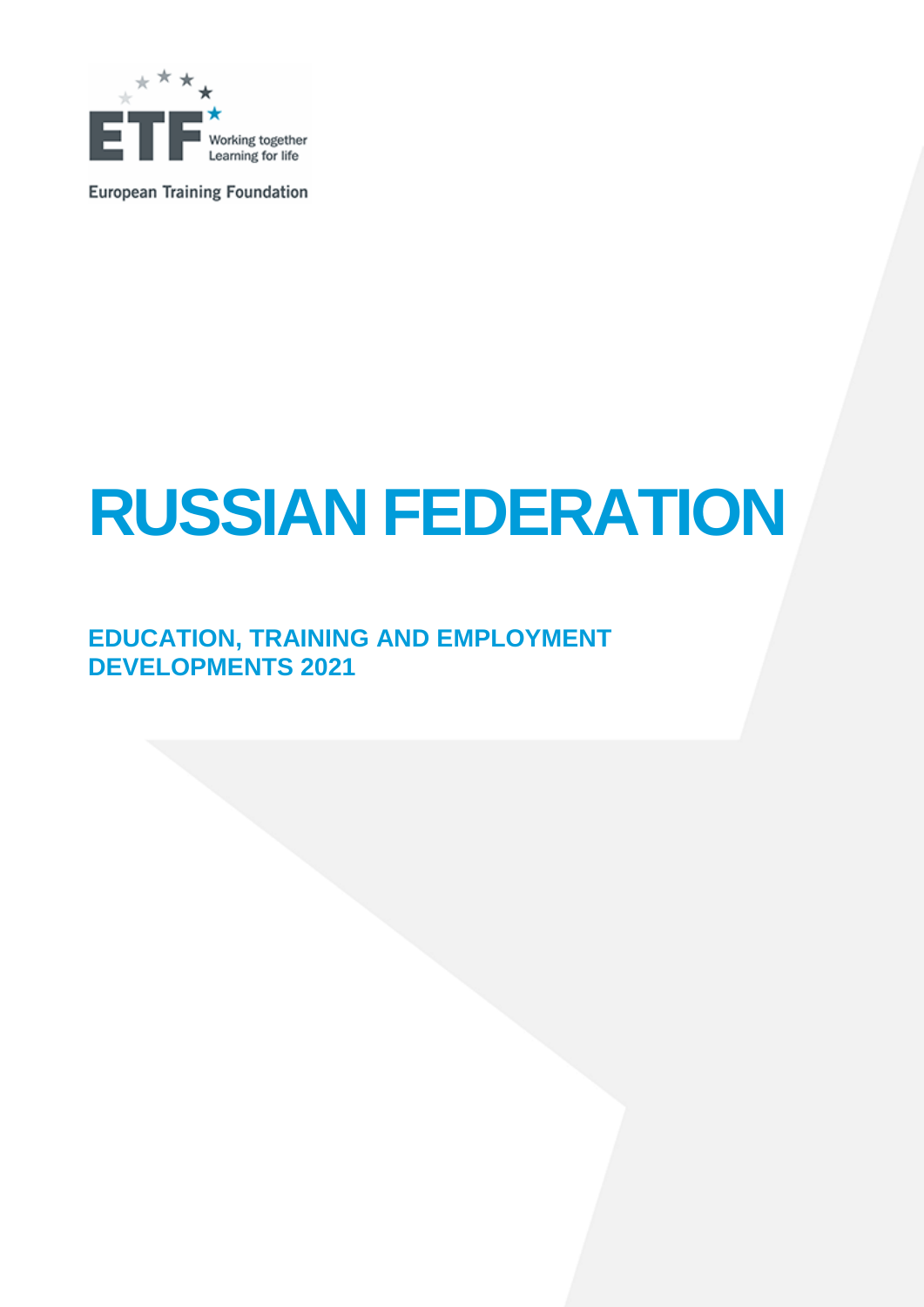The contents of this paper are the sole responsibility of the ETF and do not necessarily reflect the views of the EU institutions.

© European Training Foundation, 2021

Reproduction is authorised provided the source is acknowledged.

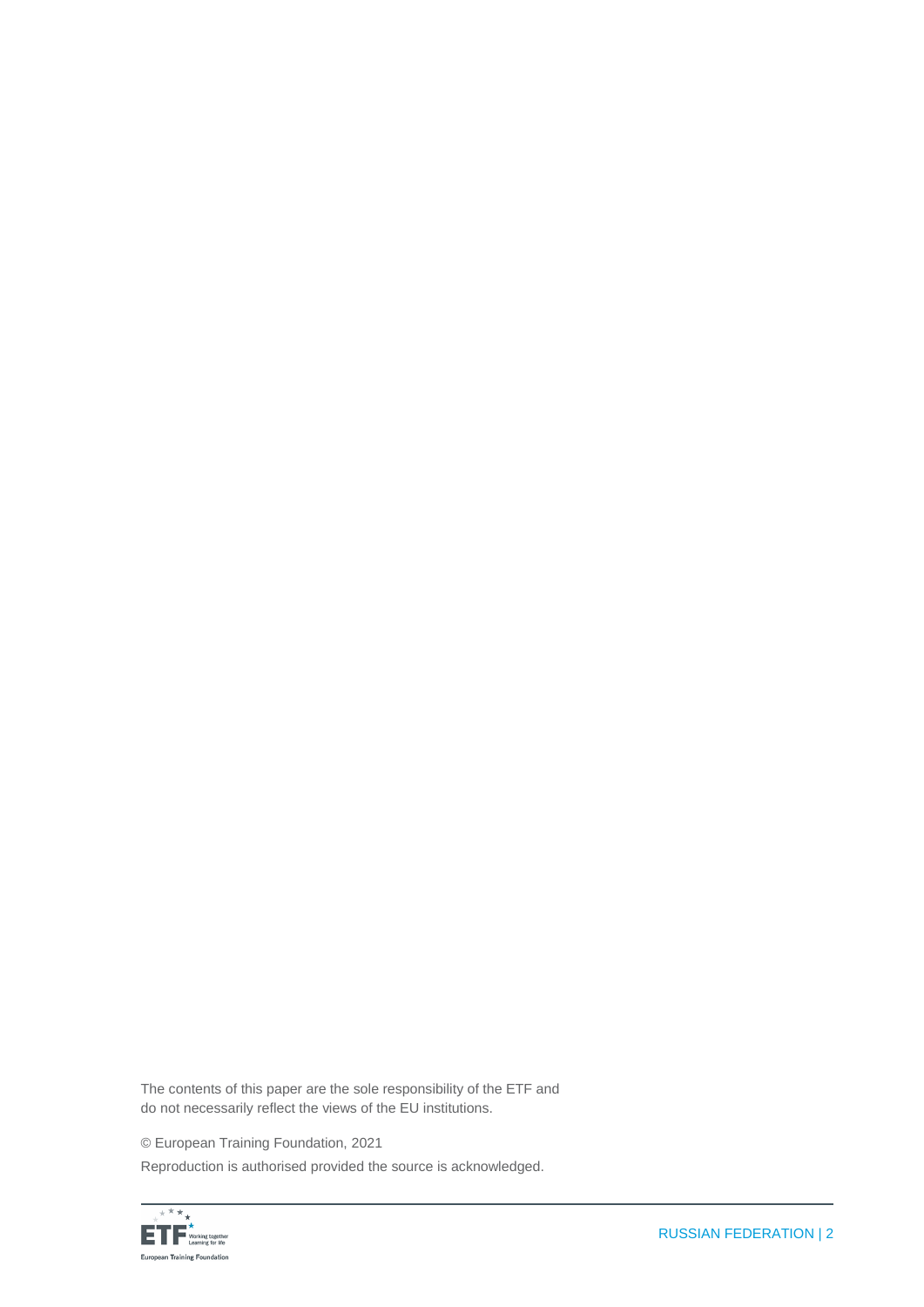### **KEY POLICY DEVELOPMENTS IN EDUCATION, TRAINING AND EMPLOYMENT**

The policy developments in 2021 are characterised by continuity, as they have been built on earlier major policy decisions, such as the Constitution of the Russian Federation (RF), Decrees and Orders of the RF President ('On national goals and strategic objectives of the RF development up to 2024' and 'On national developmental goals for the period up to 2030' – № 204, № 474), Executive orders of the RF Government, Law 'On Education in RF', the Concept of the Social and Economic Development of the RF, as well as target programmes, such as 'Promotion of Secondary VET and continuing training', federal projects of the National Education Development Programme, Strategy of Secondary VET Development, RF Law 'On Employment', National project 'Labour productivity and support of employment' (2018-2024), Federal Project 'On promoting employment' of the National Project 'Demography', and they also reflect the necessary changes induced by the COVID-19 pandemic and ensuing challenges.

The COVID pandemic sped up developments, especially in the field of digitalisation. The Education sector displayed both resilience and flexibility coupled with productive adaptability to the situation of closedown of offline education and training. The transition was made possible by the earlier achievements in the of digitalisation and availability of effective e-platforms that were used immediately after the announced closedown in March 2020. Support to teachers was organised immediately and curricula were transformed to the online format very quickly. However, the emergency revealed several weaknesses that have shaped the development agenda for the immediate and mid-term future, including improved technical aspects, such as access to broadband and stable Internet, the need to enhance skills of teachers and methodologists in designing and implementing online programmes, and ways of adapting assessment procedures to the online format.

As for the Secondary VET system, it has been more hit by the COVID-induced restrictions, as it is next to impossible to master certain practical skills online, even with the help of simulators and multimedia tools that are currently not fully available across the country

The employment situation also suffered from the closedown and transfer to the remote work format, and from unavoidable layoffs, especially in the service industries and tourism. Nevertheless, in 2021 the measures to support employment have been implemented in full and include also regional measures aimed at enhancing the active labour market policies. Currently, all employment service agencies across the country are digitalised and serve as a meeting place for employers and jobseekers.

The overall situation in VET and on the labour market has been affected by the need to channel

budgetary funds to combatting the pandemic. However, this did not seriously affect the fields of education, training, and employment.

The Secondary VET and Higher Education sectors are implementing diverse national projects aimed at enhancing quality and labour market relevance of the implemented curricula. The National Qualifications Councils and Sector Qualification Councils have a positive impact on VET and higher education quality due to their involvement in the assessment of curricula and approval of the Federal

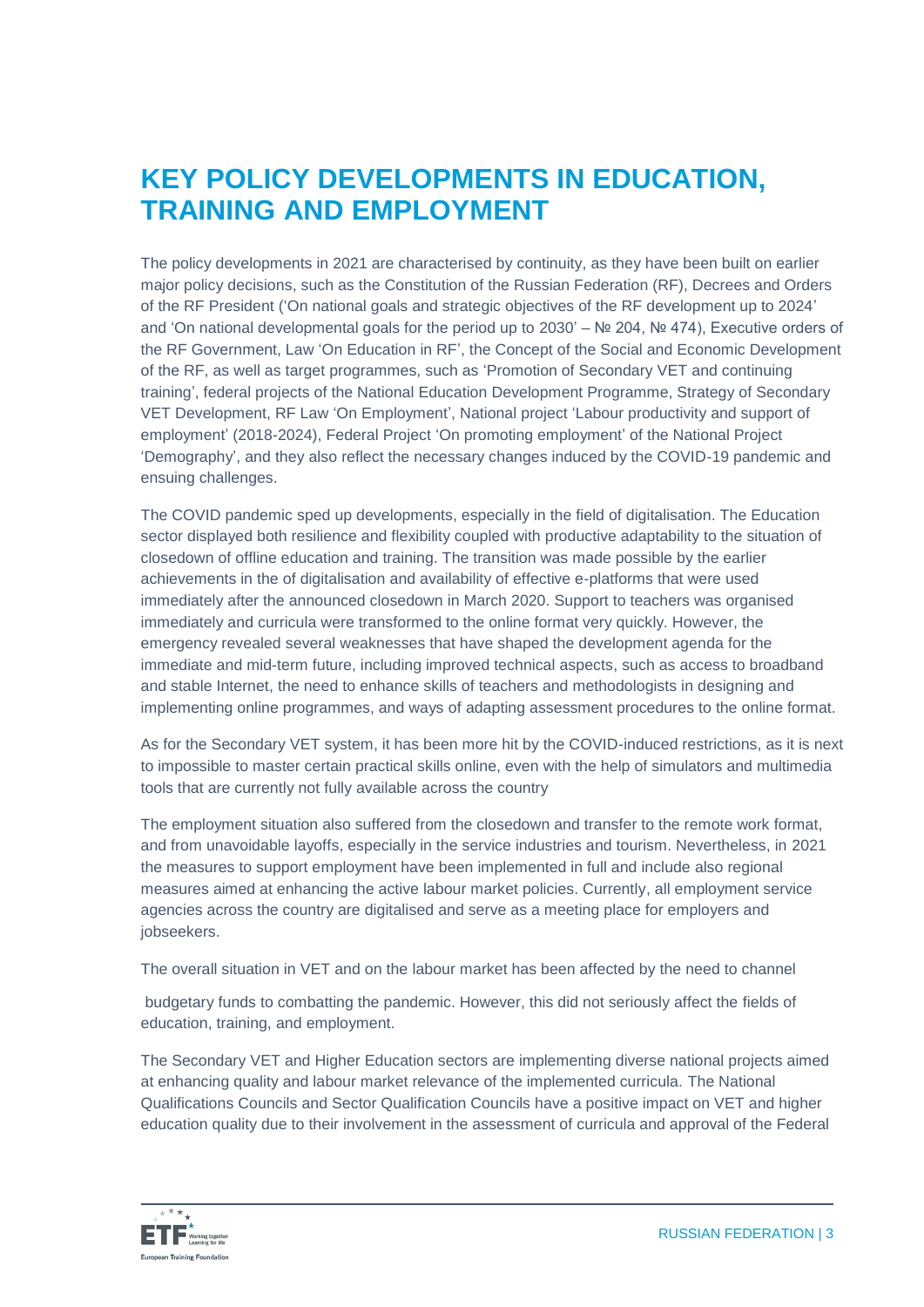VET and HE standards. Additionally, all VET and higher education curricula are built in compliance with the occupational standards that address relevant qualifications levels.

The procedures under the Law on Independent Assessment of Competences and Qualifications also help to ensure that qualifications comply with the occupational standards approved by the National Councils and Ministry of Labour.

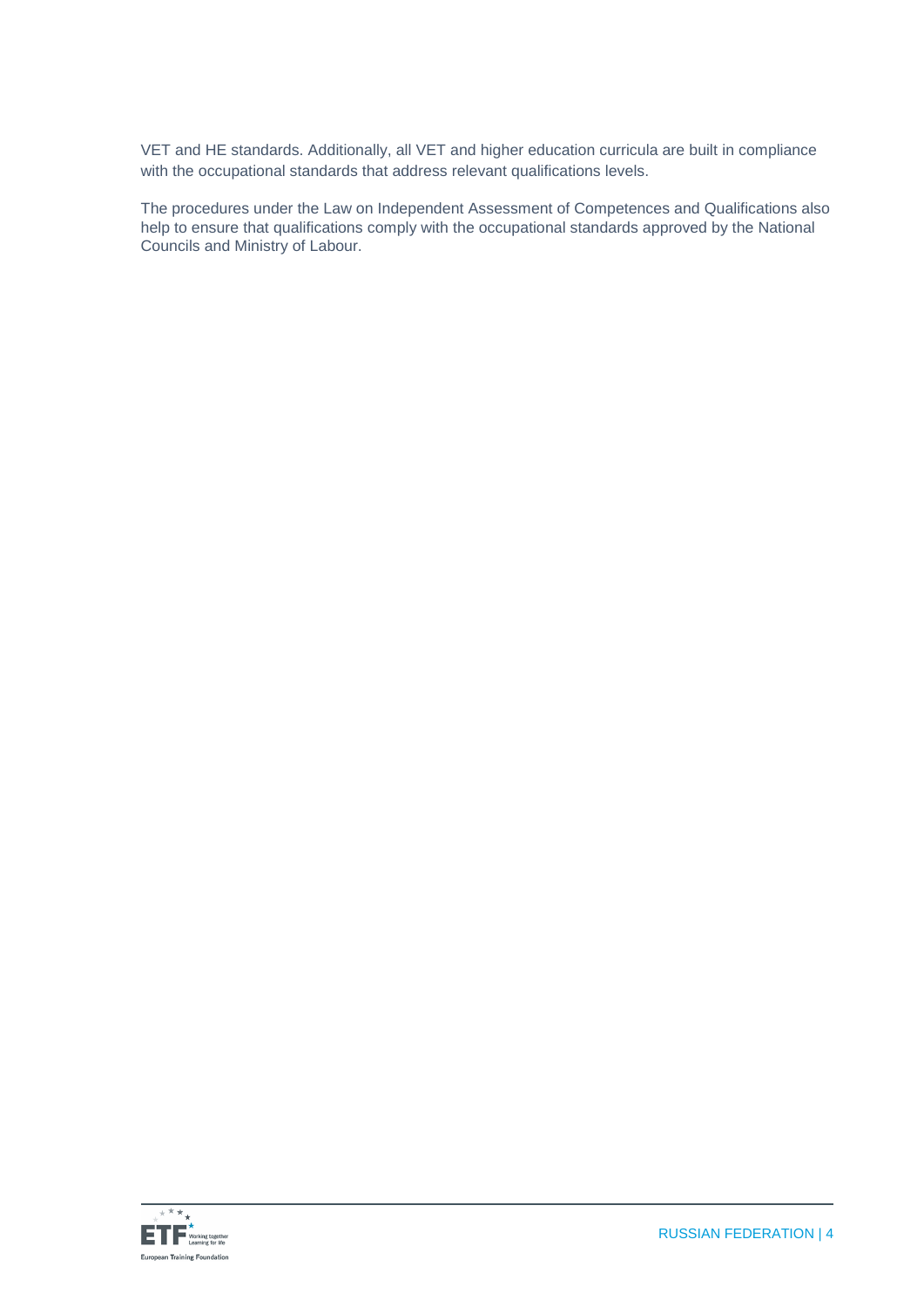### **1. KEY DEMOGRAPHIC AND ECONOMIC CHARACTERISTICS**

### **Political developments and health situation**

Political developments in 2021 have been guided by the following strategic documents: Federal Law of 28.06.2014 г. № 172-ФЗО On Strategic Planning, the Presidential Decree 'National Development Goals for the Russian Federation up to 2030' of July 2020; National projects including the following: Demography, Public Health, Education, Culture, Digital Economy, Labour and Employment, Urban Development and Utilies, Ecology, Transport, Industry and Exports, Science.

The national development goals of the Russian Federation for the period up to 2030 comprise: a) preservation of the population, health and well-being of people; b) opportunities for self-realisation and development of talents; c) comfortable and safe living environments; d) decent, effective work and successful entrepreneurship; and e) digital transformation.

The targets for the national goals by 2030 are to: a) ensure sustainable growth of the population; increase life expectancy to 78 years; reduce the poverty rate by half compared to the 2017; b) enhance the quality of general education and efficiency of HE; establish a system for developing the talents of children and youth; increase the share of the population engaged in volunteer activities up to 15%, etc.; c) improve the living conditions; quality of the urban environment, put in place a sustainable system for waste management; deplete by half hazardous emissions; d) ensure growth of the GDP, macroeconomic stability, sustainable growth of income of the population; real growth of investments in fixed assets (by a min. of 70% compared to 2020); raise the number of people employed in SMEs, individual entrepreneurs and self-employed to 25 million people; e) achieve "digital maturity" in the key sectors of the economy and social field; increase the percentage of the mass of socially relevant services provided in electronic form to 95%; increase the percentage of households with access to broadband for the internet, up to 97%; increase investments in domestic solutions in the field of information technology by four times compared to 2019.

Overall, 2020 was characterised by the dramatic situation of the pandemic. The measures taken comprised diverse quarantine measures, closedown of enterprises, self-isolation of citizens, as well as the suspension and limitation of regular medical care procedures, as all resources with few exceptions were redirected to combat the pandemic. The current public health expenditure is 4.1% of GDP in 2020 (3.8% of GDP estimate for 2021, and by 2023 - up to 3.6% of GDP) (data.worldbank.org).

Currently, the challenges in terms of healthcare centre around enhancing the quality of the medical, health and preventive care provided by the public health sector, taking advantage of the opportunities offered by digitalisation.

### **Demographics**

The total population as of 1 January 2021 is 146.7 million (m), and 25% comprises a rural population. In 2020, the population of Russia, for the first time in the last 15 years, decreased by more than 500 000 people (- 577 575 people), including COVID-19 causes. The national fertility rate in Russia for 2021 is: 9.8 births / 1 000 population (2021 estimate). The age structure is the folowing:15-19 years old – 6 690 000; 20-24 years old - 7 828 000; 25-29 years old – 11 879 000; 30-49 - 43 392 000; 50--

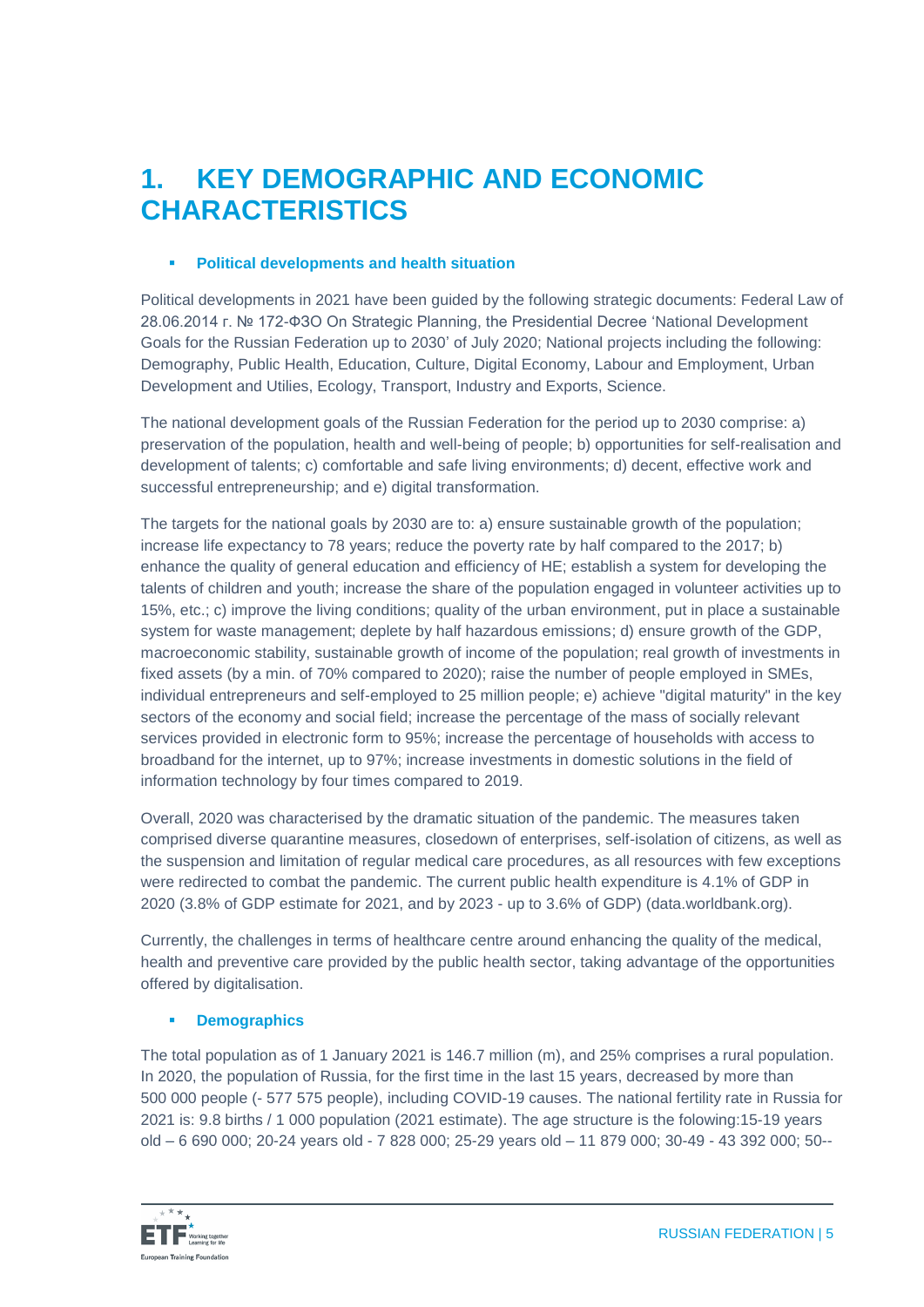69 years old – 38 237 000; 70 years old and older – 13 230 000 (as for 1 January 2017). Of the total population: the working-age population shows a reduction of 83 224; the older than working age population shows a reduction of 36 685. These negative demographic trends are likely to translate into creating new demands on the lifelong learning system and national employment policy.

In 2020, the number of incoming migrants decreased by 520 000 people, or 12.9% compared to the previous year. In 2020, negative demographic trends were observed, with life expectancy at 71.5 years (compared to 73.34 years in 2019). The excess mortality rate was due to the COVID pandemic. In 2021, the mortality rate is 13.4 deaths/1 000 population. Infant mortality reached its historical minimum of 4.5 per 1 000 live births. Infant mortality in the 0 - 17 age group decreased by 16.6% to 40.5 per 100 000 of the child population (Rosstat).

The goals of the demographic policy are to: stabilise the population in terms of growth, enhance quality of life and life expectancy up to 75 years by 2025, improve health services for the people of the third age; improve opportunities for practising sports; provide more incentives and support measures to increase the birth rate. Target indicators for 2020: population growth up to 147.5 million people; increase life expectancy to 74 years; annual migration growth at the rate of a minimum 200 000 people.

### **Economic developments, informal economy, remittances**

Russia has significant natural resources (the world's 2nd producer of natural gas and the third-largest producer of petroleum). Agriculture contributes 3.4% of the national GDP and employs around 6% of the total working population. Industry accounts for 32.2% of Russia's GDP and employs 27% of the workforce. The most developed sectors are chemistry, metallurgy, mechanics, construction, and defence. The service sector employs 68% of the population and generates 54% of the GDP. The government has implemented an import substitution policy that could boost domestic production. Recently, the key focus was on the macro-fiscal stabilisation policy which has resulted in an enhanced fiscal position in terms of accumulation of fiscal and reserve buffers due to reduced dependence on oil price volatility and lower public debt, a banking sector clean-up together with enhanced regulation. These efforts strengthened Russia's ability to respond to the economic shocks and provide a countercyclical fiscal stimulus (about 4.5% of GDP) and an accommodative monetary policy. The Russian economy has experienced two major shocks since 2014 due to the sharp decline in oil prices and the economic sanctions. Currently, the Russian economy has returned to modest growth since 2017, driven mainly by mineral resource extraction and private consumption. COVID-19 has reversed hard-won gains in poverty reduction, having longer-term scarring effects on productivity growth and potential output. Employment in Russia is still below pre-pandemic levels; however, the labour market began showing some signs of improvement by the end of 2020. Although the Covid-19 crisis continues to affect the economic indicators of Russian regions to varying extents, most regions were hit by negative growth in industrial production and retail trade in 2020. The debt situation in the regions has worsened: the crisis has resulted in a budget deficit in 57 regions (compared to 34 in 2019) (World Bank, Russia Economic Report, May 2021).

The COVID-19 crisis continues to affect Russia's regional economic indicators to varying extents, based on their exposure to the pandemic, on pre-existing conditions, and on the regional activities. The COVID-19 effects led to negative growth in industrial production and retail trade in 2020 in most regions. Regions dependent on mineral extraction demonstrated negative industrial production growth in annual terms. Lower energy-export receipts, financial-market volatility and increased geopolitical

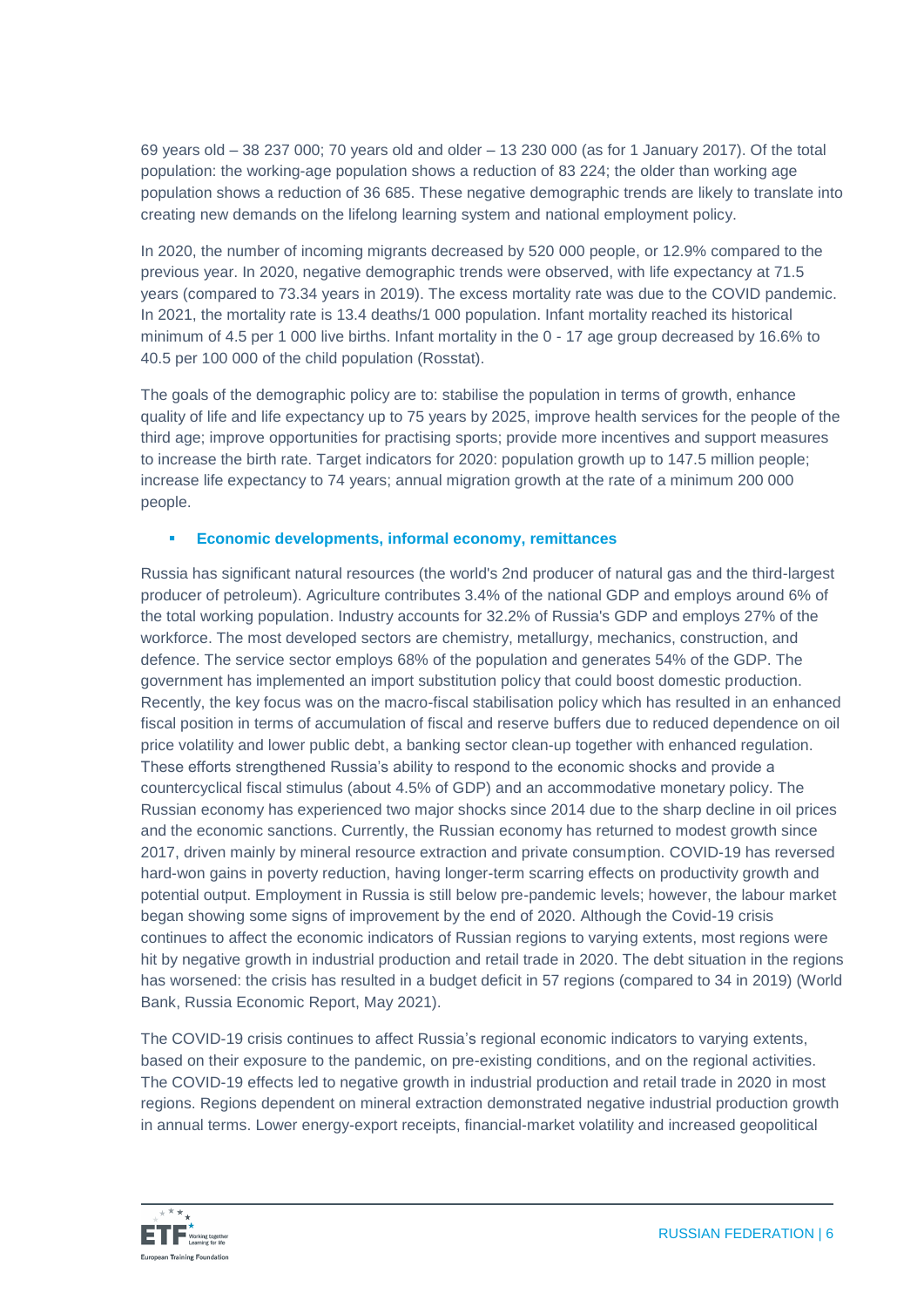risks resulted in capital outflows and depreciation of the Rouble (RUB) in 2020, with some pressures alleviated in early 2021.

While unemployment rates declined, informal employment has increased its share within total employment. The proportion of workers who worked only in the informal sector rose from 17.9% in Q2 2020 to 18.9% in Q4 2020. At the beginning of the crisis, most of the job losses occurred in the informal sector. But in the second half of the year, most jobs were also created in the informal sector: Personal remittances received (as % of GDP) are very limited – 0.7% in 2020 (WB WDI). The percentage of employed in the informal sector (out of all employed) was 20% in 2020 (Rosstat) (for both indicators – stable trend).

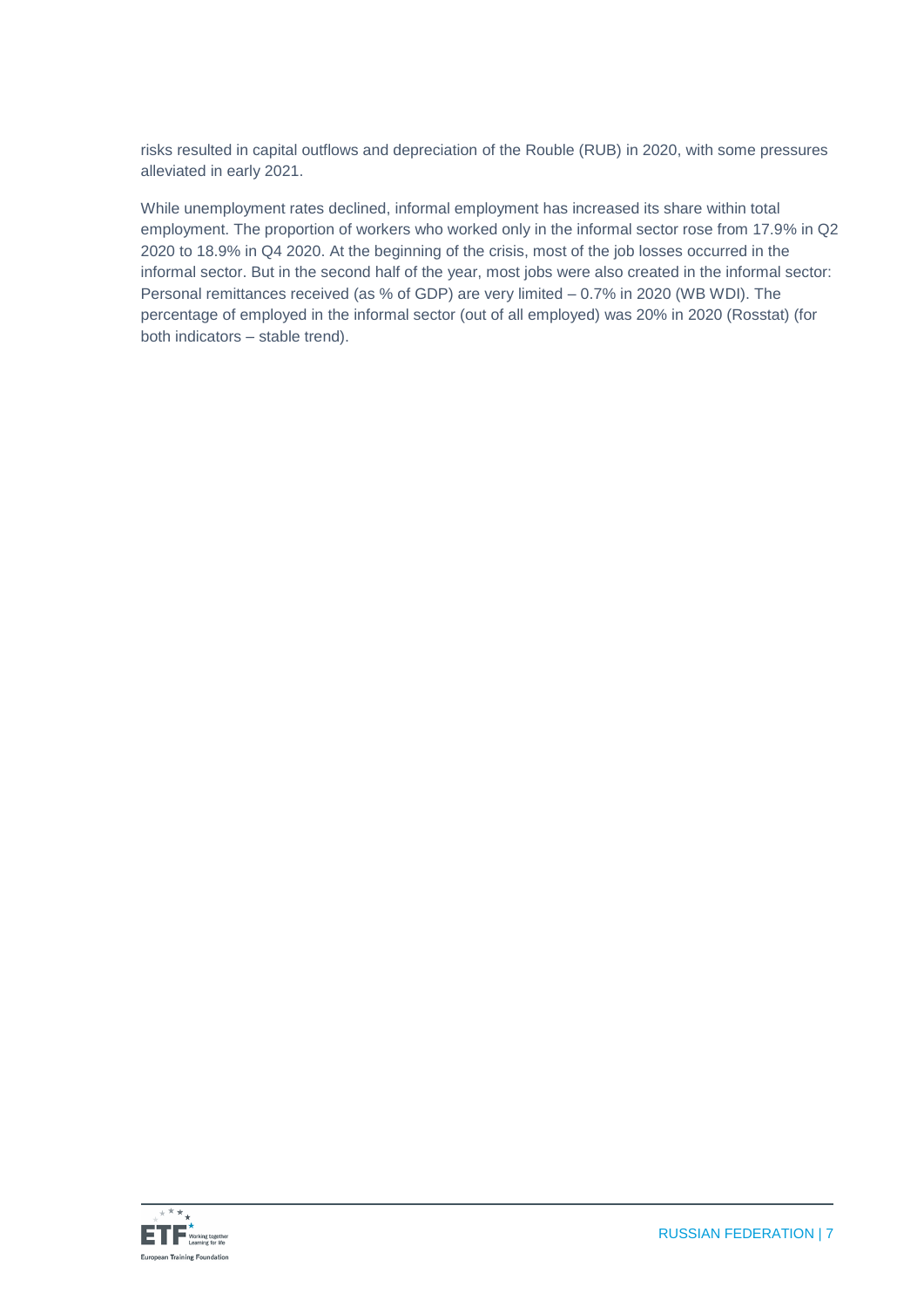# **2. EDUCATION AND TRAINING**

### 2.1 Trends and challenges

### **Education expenditure, access, participation and early leaving**

For the period 2020-2022 education expenditure is planned to amount to over 3.8% of GDP (2017, national data). The number of VET institutions in Russia (2020) is 3 611. 12.5% of the total VET institutions are situated in rural areas. Total number of VET students amounts to 3.3 m students (92.6% students at state institutions, 7.4% at private ones; 17.4% in upskilling programmes, 82.6% in secondary vocational education programmes), annual enrolment amounts to about 1 m students. 85.7% are fulltime students. The system comprises over 380 000 employees, including over 142 000 teachers and 23 000 practical training instructors (over 7 000 teachers- at private education institutions). About 80% of students do not complete the programme (early leaving).

The Secondary VET (SVET) system comprises two strands leading to different qualification level, both can be accessed after completing general secondary education. The first strand offers training in workers' occupations, and the second – in occupations of mid-level specialists. Access is free of charge and open to all. After completing SVET, graduates can go on to higher education.

The percentage in Secondary VET of young people aged 15-19 is 25% (OECD average: 37%), and 61% among 20-24 age (OECD average: 62%).

The number of higher institutions in Russia is 724 and the number of students is over 4 000 000 students (54% at the private finance base and 46% at the budgetary base). There is an annual enrolment of more than 1 100 000, graduation rate of 900 000 qualified specialists. While the number of students in VET continues to grow (an increase of 120 000 in 2019 compared to 2018), the number of university students demonstrates a steady decline (in 2019, a reduction of 93 000 compared to 2018). 13 000 people with disabilities were enrolled in VET institutions, and 12 000 were enrolled in tertiary education establishments.

### **PISA results**

In reading literacy, the main topic of PISA 2018, 15-year-olds in the Russian Federation score 479 points, compared to an average of 487 points in OECD countries. Girls perform better than boys with a statistically significant difference of 25 points (OECD average: 30 points higher for girls). On average, 15-year-olds score 488 points in mathematics, compared to an average of 489 points in OECD countries. Boys perform better than girls with a statistically significant difference of 5 points (OECD average: 5 points higher for boys). The average performance in science of 15-year-olds is 478 points, compared to an average of 489 points in OECD countries. Girls perform better than boys with a nonstatistically significant difference of 1 point (OECD average: 2 points higher for girls).

Socio-economic status explains 13% of the variance in reading performance (OECD average: 12%) and the average difference between advantaged and disadvantaged students in reading is 96 points, compared to an average of 89 in OECD countries. However, 12% of disadvantaged students are academically resilient (OECD average: 11%). Education GPS - Russian Federation - Student performance (PISA 2018) (oecd.org)

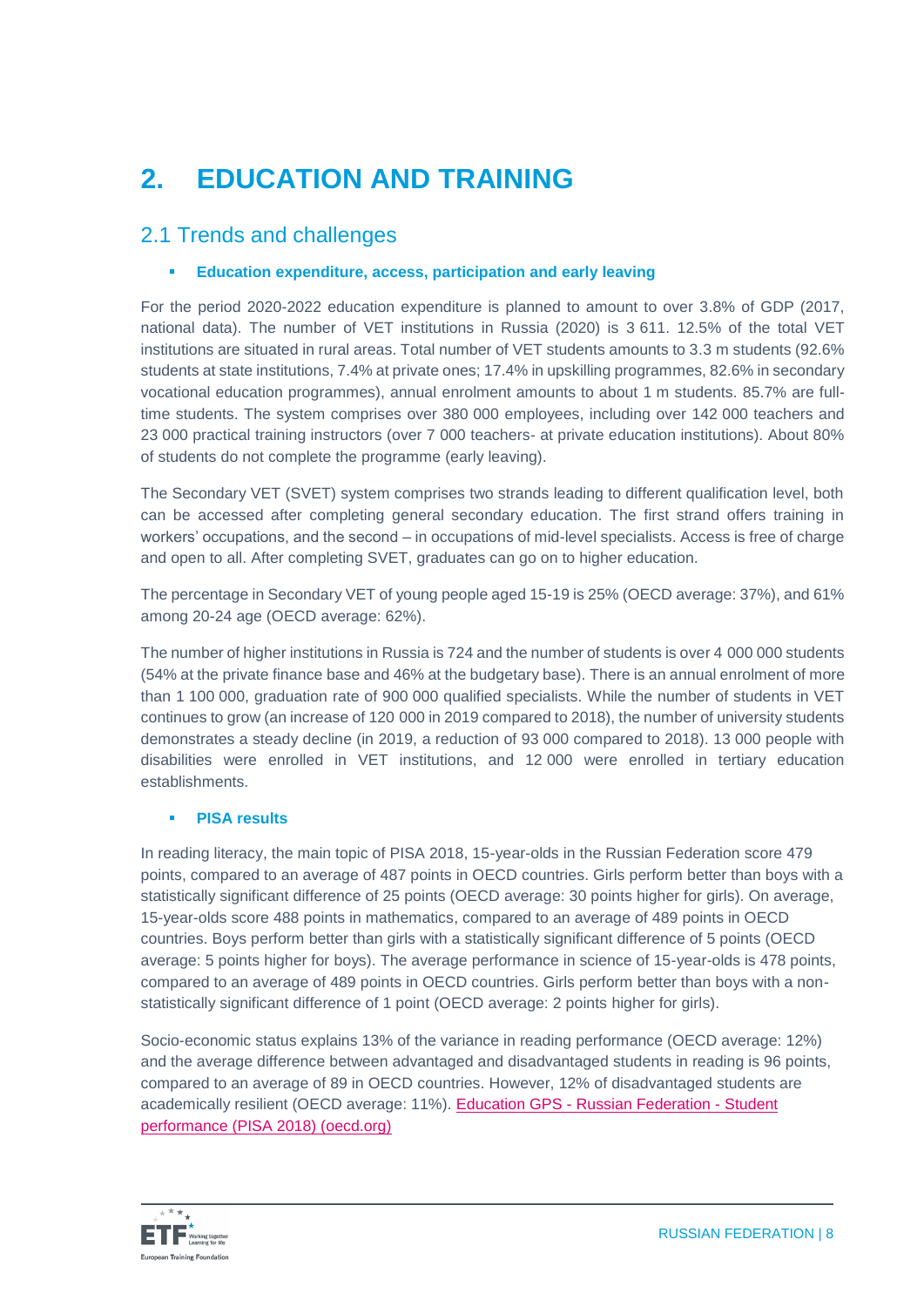### **Young people not in employment nor education (NEETs)**

In recent years, young people not in education, employment or training (NEET) has become an important indicator in studies on young people by both international organisations and in various countries. NEET indicates young people with a high risk of social exclusion. The number of studies in Russia on this subject is so far very limited. The main data source is the Russian Labour Force Survey. Low levels of education and a lack of work experience significantly increase the likelihood of being NEET and extend the duration of joblessness. Youth with lower secondary education are 2.5 times more likely to be NEET compared to those with tertiary education. Young people without any work experience are 2.5 times more likely to become NEET than those with work experience. The employment potential in Russia of economically inactive NEET is low. The data shows that only 8.2% of inactive NEET is potential labour force, this is because they sought employment not currently available or did not seek employment but wanted to work.

### [What makes youth become NEET? Evidence from Russia: Journal of Youth Studies: Vol 0, No 0](https://www.tandfonline.com/doi/full/10.1080/13676261.2021.1923673)  [\(tandfonline.com\)](https://www.tandfonline.com/doi/full/10.1080/13676261.2021.1923673)

### **Education during the COVID-19 pandemic**

The nationwide official closure of educational organisations was announced on 9 March 2020. Gradually, education institutions switched to distance online learning, however not all institutions were ready for this transition for different reasons - resources, skills, availability of digital platforms, inflexibility of curricula and teaching and learning methodology, etc. More than 60% of teachers before the pandemic rarely or never gave lectures and classes online, 88.2% were sceptical about distance learning. The provision of electronic educational resources for vocational educational programmes is approximately 10% of the total need. Many organisational procedures have been revised, digitalised, and optimised for the online format, including final exams. The emergency transition to online and later – blended learning (when the pandemic receded) meant – apart from the psychological stress of the additional workload for teachers - that the level of international mobility has decreased. By the summer of 2020, the virtual mobility began to gain momentum and take shape at the institutional level, and new formats and mechanisms have been implemented. An important problem that was predicted from the very beginning of the restrictive measures was the risk of unemployment of graduates. Traditionally, no difficulties have arisen with the employment of graduates in the social field: in health care, education, and social work. There were no particular difficulties in mechanical engineering, industrial production, mining, construction, and transport. Fears were caused by training profiles in services, catering, hospitality, and culture. The issue of youth unemployment in the lower educated population is going to increase and they are still vulnerable. In 2019, before the pandemic hit, 14% of young adults with less than upper secondary education were unemployed compared to 4% of tertiaryeducated 25-34 year-olds (OECD, 2020). Many students took the chance to do remote working and enter the labour market much earlier.

COVID-19 fostered the digitalisation of education and increase its flexibility, the modernisation of education processes, implementation of new approached, enhancement of staff's skills, and institutional innovations at broad sense. The principle of "learning anywhere, anytime" in the pandemic has become the key to mass education. Online technologies have expanded student access to best educational practices. Nevertheless, to provide practical training, especially in cases where it is associated with the development of manual skills, it turned out to be optimal to use mixed, rather than completely distance learning models for the implementation of professional educational programmes. "Digital volunteering", the formation of an ecosystem of internet services for the methodological

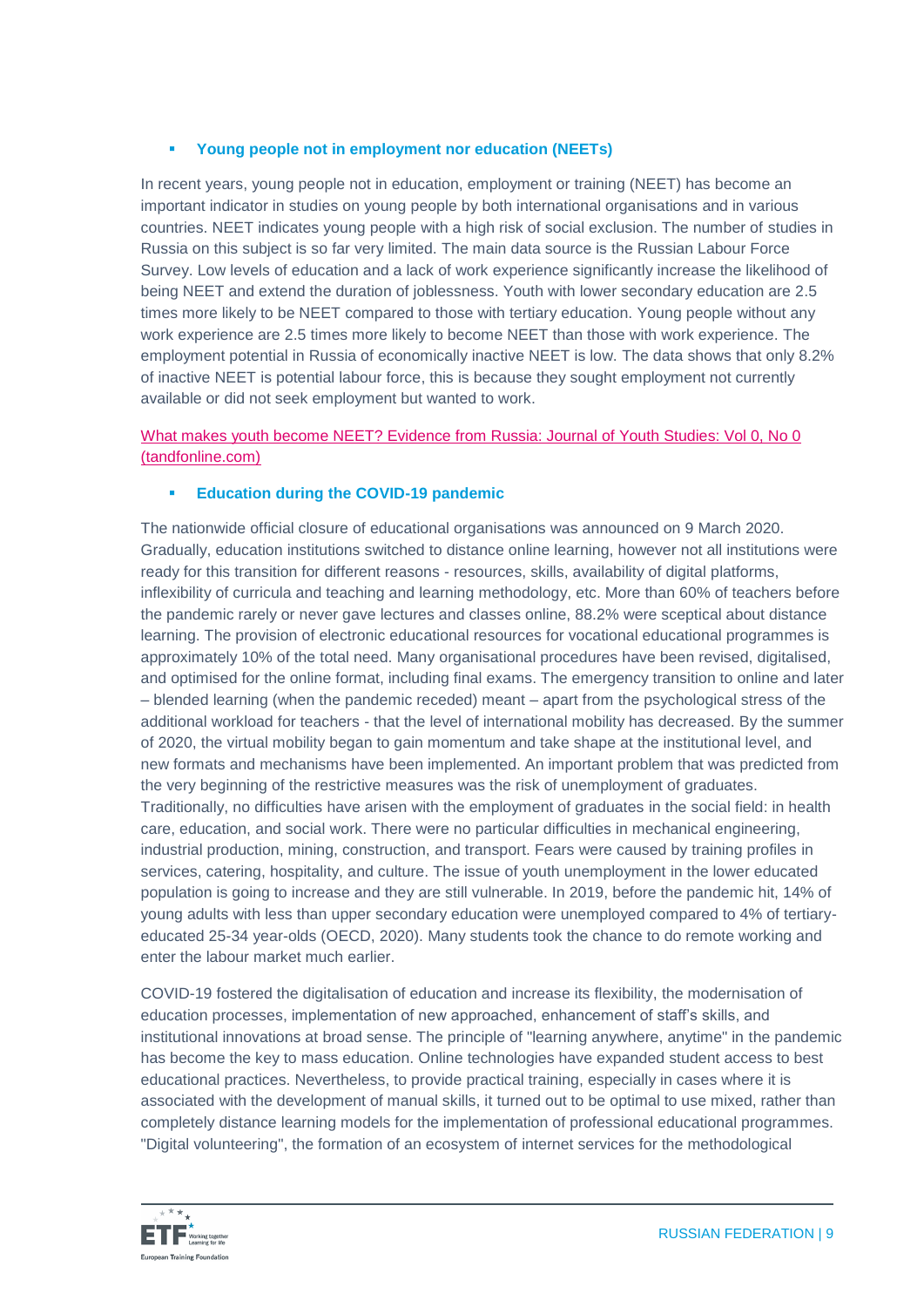support of teachers, motivation of teachers and other measures to increase digital literacy are the top supportive mechanisms at institutional and national levels. The pandemic has inspired the development of digital university / VET institutions that take into account the requirements of the labour market when developing educational programmes and personalise training through the introduction of individual educational trajectories and new digital tools that are transforming the educational landscape.

With the shift to distance learning, many teachers have noticed an unexpected effect: while most of the students' performance has worsened, some, on the contrary, have had a breakthrough - the radical change in format has brought significant success in terms of learning outcomes.

The transition of the VET system to distance education was accompanied by both significant successes and major setbacks. Access to a personal computer, internet, and internet speed have become serious issues for students. The first challenge was inequality in the opportunities for online education (especially, in rural areas). The lack of skills in working in a digital environment has become an obstacle to the effective implementation of educational programmes, which will further affect the learning outcomes of students. Training specialists, whose main activity is related to "manual" labour, requires new and modern solutions. VR/AR technologies, and other practical distance learning opportunities have begun to be implemented, but issues around the teaching tools, financing and motivation of enterprises to enhance the cooperation still arise. Unfortunately, in some way the pandemic has further exposed the existing lack of equality among educational institutions and their ability to provide education in a distance mode and teaching and learning opportunities to meet the labour market needs.

The number of online courses has increased significantly. Most of the courses are provided free of charge and upon completion a certificate is issued, which is accepted by employers. The pandemic has highlighted the flexibility and responsiveness to changing conditions and to adapt to the external situation, cooperate in time, create educational alliances and respond to challenges from employers.

The pandemic has fuelled student interest in real-world work experiences and implementation of virtual internship formats. Now the importance of enhancing partnerships with industrial partners is one of the priorities in Russia in the digital world to implement labour market innovations in the educational process, provide intellectual exchange, test new teaching methods, and involve new target groups in the system. Because of the pandemic, VET institutions are moving from a consumption and task-fulfilment model to a model of production and creation of new knowledge. VET institutions are forced to look at new ways to engage students and create a fully-fledged virtual campus by encouraging students to create virtual communities, and group tutoring services. In general, VET institutions are creating a whole new digital educational trajectory for students, with predictive technologies, and upgraded facility bases that will allow the designing of educational programmes to change working conditions.

### 2.2 VET policy and institutional setting

### **Strategic and legal framework for VET and adult learning**

Ongoing activities in VET and continuing training are governed by the RF Constitution, Decrees and Orders of the RF President ("On national goals and strategic objective of the RF development up to 2024" and "On national developmental goals for the period up to 2030" – № 204, № 474), executive orders of the RF Government, Law "On Education in RF", the Concept of the Social and Economic

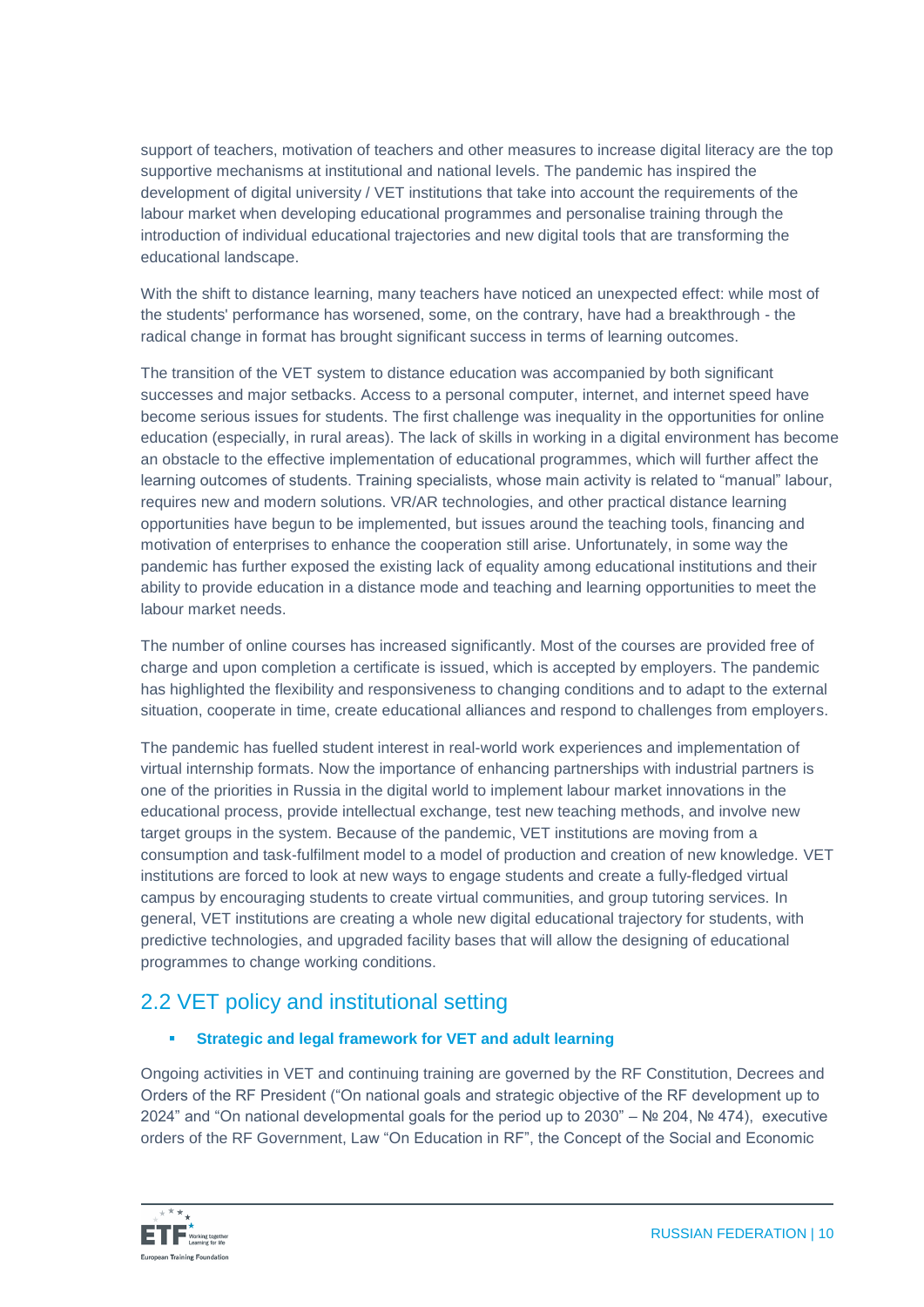Development of the RF, as well as by target programmes, such as "Promotion of Secondary VET and continuing training", and federal projects of the National Education Development Programme.

The sections of the new edition of the National Education Development Programme for 2018-2025 envisage: Quality of education (with targets for VET encompassing enhanced employability of graduates up to 69%), Access to Education, On-line learning. Law No. 283-FZ of 2016, has enabled the independent assessment of qualifications.

### **VET governance and financing arrangements**

The overall governance of the secondary VET system is vested with the Ministry of Education as stipulated in the Presidential Decree of 15 May 2018, # 215 (Decree of the President of the Russian Federation of 15 May 2018, No. 215 "On the structure of federal executive bodies"). The overall responsibilities of the Ministry relate to governance and policy-making in the field of SVET, continuing and adult education (e.g. provision of the legislative framework for general education and VET, including evaluation and reviewing of Secondary VET policies; research and development; data and statistics collection; approval of the federal VET standards; development of federal target programmes; approval of the list of occupations of training and of the regulations for admission to Secondary VET institutions). In 2021 the budget of the National Education Development Programme amounted to RUB 383.8 billion, with 291.3 billion allocated to the Ministry of Education. The Ministry is responsible for the sub-programme "Implementation of secondary VET programmes" and for the subprogramme "Development of secondary VET and continuing training". Expenses for the latter are as follows: in 2021 – RUB 34.6 billion, in 2022 – RUB 35.1 billion, in 2023 -RUB 34.8 billion. The responsibility for organising the delivery of VET has been devolved to the regional level.

### **Quality and quality assurance**

Quality assurance is stipulated by provisions of the Federal Law 273-ФЗ and ministerial regulations and executive orders. Quality of education is understood as an integral characteristic of instruction and training of learners that indicates the level of their conformity with the state education standards and /or the needs of the legal and physical entities in whose interests the educational activities are implemented, including the level of attainment of the planned outcomes of the study programme.

For Secondary VET, quality assurance embraces the State Secondary VET Standards (of late, to be developed for integrated groups of occupations, occupational areas); state accreditation procedures (by the Russian Education Supervision Organization), independent (public-professional) accreditation of SVET core curricula and training programmes, and of CT programmes by professional organisations, employers and employer organisations including sector qualification councils; public accreditation of SVET institutions to establish conformity to the RF, foreign and international organisations' requirements. The results of the Public-Professional Accreditation underpin the ratings of accredited curricula and the education institutions delivering them. All results are registered with the Federal Monitoring System operated by the RF Ministry of Science and Higher Education.

To ensure the quality of VET curricula, federal VET standards are reviewed by sector qualifications councils affiliated to the National Qualifications Council under the RF President. To support quality assurance measures, methodological guidelines and recommendations are provided by the Centre for Content and Quality of Secondary VET.

### **Work-based learning arrangements**

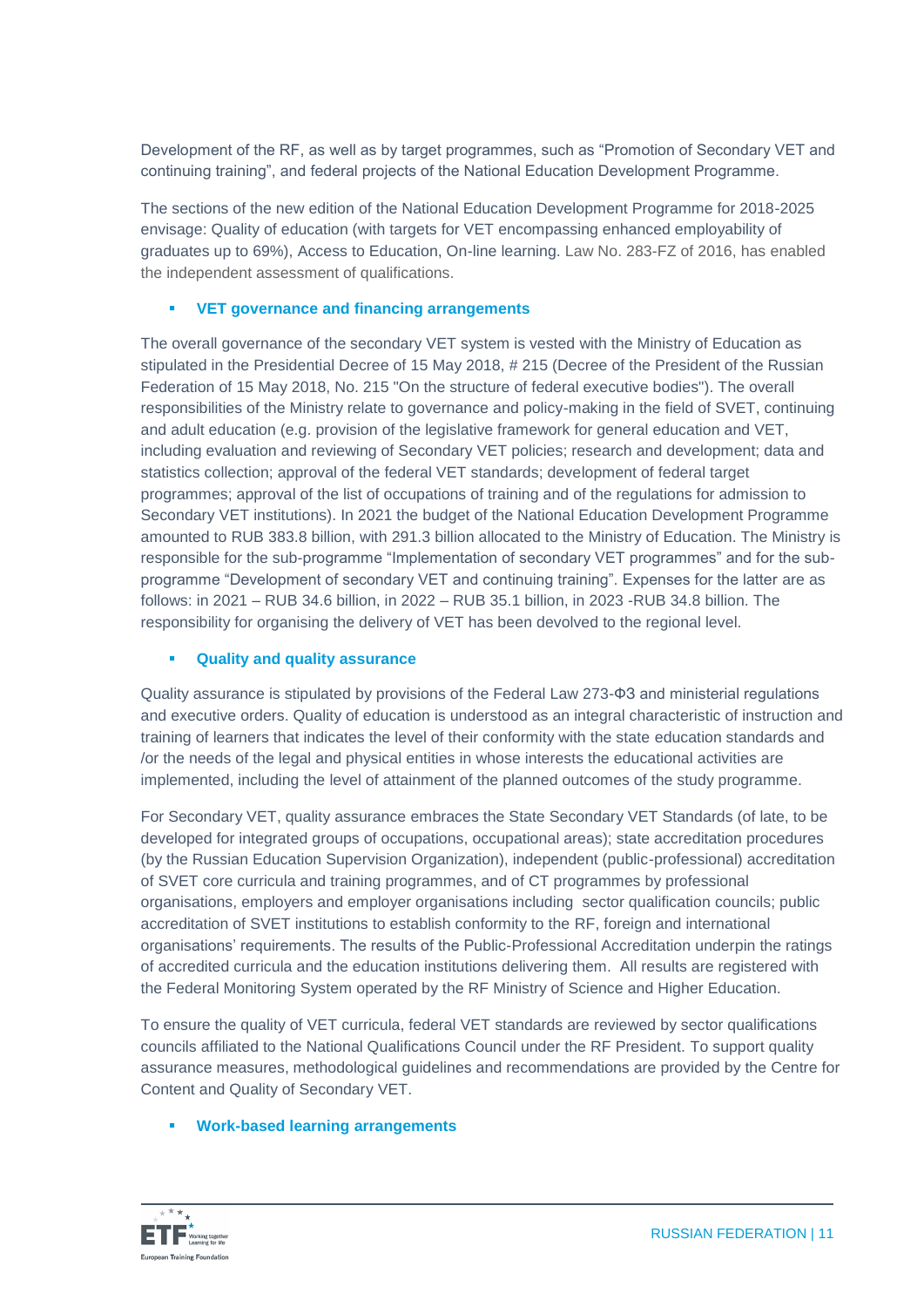Work Base Learning (WBL) arrangements in SVET take the form of compulsory practical training periods integrated in every SVET curricula. The duration may vary depending on the type of the programme (training workers, or mid-level specialists) and the occupation of training. Moreover, WBL is common practice at enterprises, and in certain aspects resembles apprenticeships and often addresses the continuing development of the staff of enterprises.

### **Digital education and skills**

Digitalisation tops the Russian Federation development agenda. The Programme "Digital Economy" targets a number of areas, including "Personnel for digital economy". The Programme provides for a 10-time increase in the number of IT specialists, and the fostering of digital skills in general and vocational education, and in higher education programmes.

Another macrolevel policy document is the Strategy of developing information society (2017). In the implementation of the policy measures, the Ministry of Education and the Digital Ministry are currently implementing a pilot project on digital learning environment in secondary education that - if successful – will be disseminated across the education system at large. This pilot is part of the State Programme "Development of Education". Under the Federal Project "Information infrastructure" of the above "Education Development Programme", all education establishments delivering general and vocational education programmes will be supplied with a high-speed internet connection.

The challenges of digitalisation that have to be addressed embrace: access to quality internet connections, the quality of online teaching and learning tools; the quality of teacher skills for digital instruction, and ways to foster digital skills in students that would be supported by a sound value framework. The pandemic has sped up the digitalisation process in education, including SVET. The Ministry of Education and the Agency for Strategic Initiatives have launched the Unified Education Navigator platform that provides access to online courses and supplementary programmes for school children.

Among the additional courses approved by experts are robotics, space engineering, programming, artificial intelligence, and neurotechnology, etc. These courses can also be given at SVET level. For teachers, the Ministry of Education has developed guidelines for implementing programmes for primary general, basic general, secondary general, secondary vocational education on using elearning and distance learning technologies.

### **Donor support for education and VET for young people and adults**

Donor support comes largely from big companies that establish training centres, labs or provide own premises for training students.

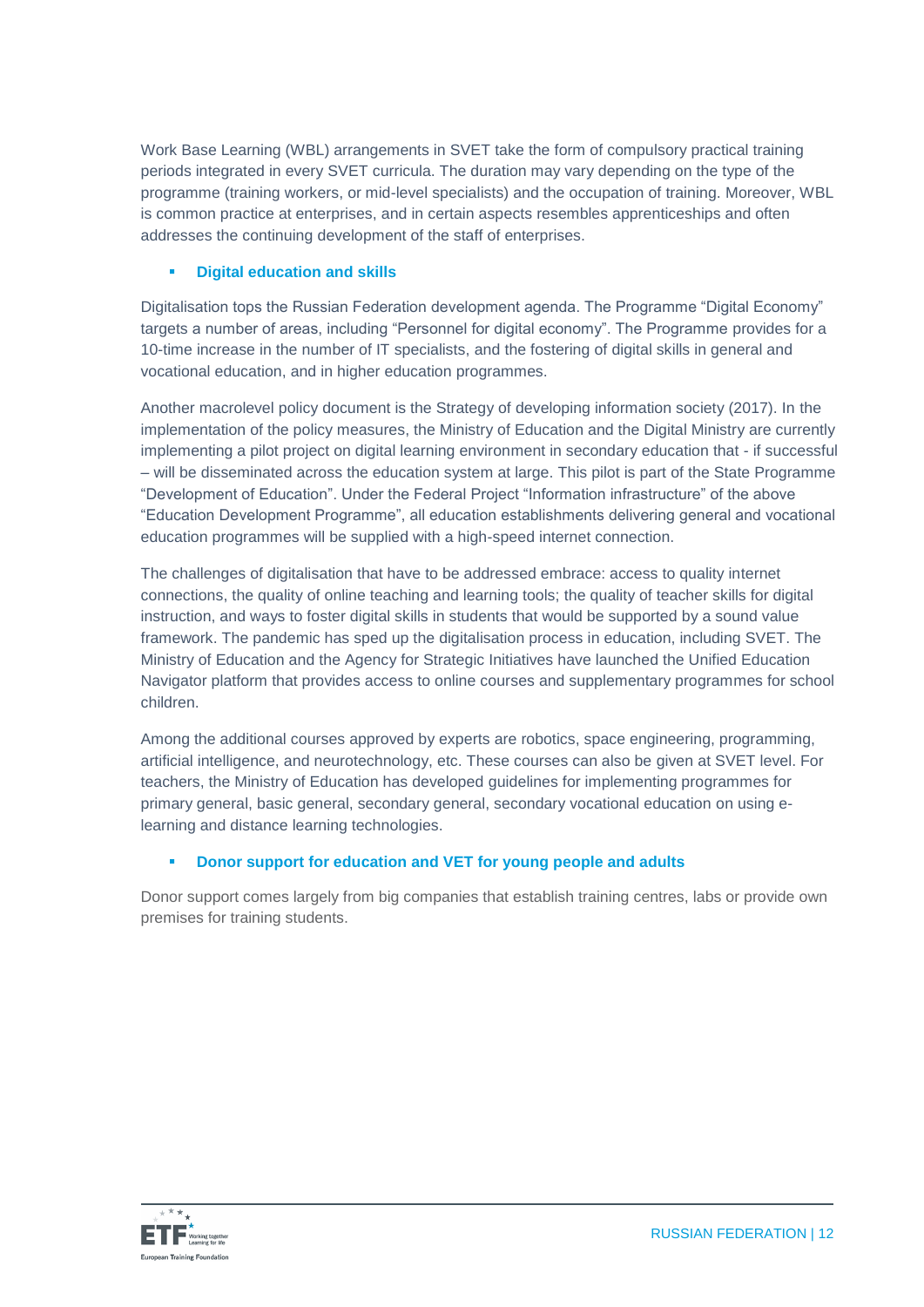# **3. LABOUR MARKET AND EMPLOYMENT**

### 3.1 Trends and challenges

### **Labour market and employment challenges in general**

Labour market challenges are related to the growth of the gig-economy, availability of jobs, to skills shortages and skills gaps, and to an unclear vision of the future labour market demand. According to some forecasts and experts, the labour market will lose a significant number of occupations (e.g., accountants, taxi drivers, workers of manual labour, etc.) that will be replaced by AI and robots. Another predicted trend is a demand for a multi-skilled workforce with multidisciplinary skills. What is more or less obvious at the moment, is that the platform economy is gaining ground, and people have to have opportunities to meet its requirements in terms of skills. Additionally, regulation of the platform jobs in terms of the rights of employees is needed. The data shows that 87% of the work force wants to change jobs. 45% to change their employer, 18% wants to change the occupation and sector, and 20%- only the sector. During the pandemic remote work was legitimised and a large number of people began to work from home demonstrating efficiency and productivity. Many prefer to continue this practice after COVID restrictions have been lifted. The new formats of organising work activities have resulted in the tendency for employers to conclude fixed-term employment contracts. The active labour market policy is aimed at increasing the flexibility of the labour market and stimulating legal labour activities and labour productivity. The development of the labour market infrastructure comprises ensuring the growth of employment and the efficiency of labour use, including by increasing the territorial and occupational mobility of the labour resources.

### **Employment**

In 2020, the amount of labour force aged 15+ was 62% (ILOSTAT, see Annex). The employment rate (percentage of the employed population in the total population of the corresponding age) for the group aged 15 + was 58.4% (as against 59.4% in 2019) (ILOSTAT, see Annex). More than a third of the rural population and only 2% of the urban population work in agriculture. One fourth of the urban population works in the manufacturing industry. More than 22% of the urban population of the Russian Federation and about 14% of rural residents work in the field of trade and consumer services, and a high percentage of self-employment and informal employment are regarded as vulnerable.

At the micro-level, the largest increase in the structure of employment in the third quarter of 2020 compared to 2019 occurred in the field of business and administration (+427 000 people). Employment increased among skilled and unskilled workers in agriculture (+225 000 people), IT specialists (+45 000 people), technicians in science and technology (+41 000 people), and operators of industrial installations and stationary equipment (+30 000 people). The largest outflow occurred in the categories of secondary specialised personnel in economic and administrative activities (-388 000 people), managers (-369 000 people), sellers (-214 000 people), unskilled workers in garbage collection, etc. unskilled workers (-144 000 people), workers in metalworking and machine-building production (-136 000 people), education specialists (-133 000 people) and workers in the field of individual services (-131 000 people).

### **Unemployment**

The number of the cyclically unemployed population decreased from the maximum level of 10.4 million people in 1999 to 3.5 million people in early 2020. The overall unemployment rate during the pandemic period was lower than during the global crises of 1998 and 2008-2009. The total percentage of unemployed among the labour force in 2020 was 5.7% (ILOSTAT, see Annex). The number of unemployed in Russia in 2020 is 4.321 million people, which is 24.7% higher than in 2019 (Rosstat).

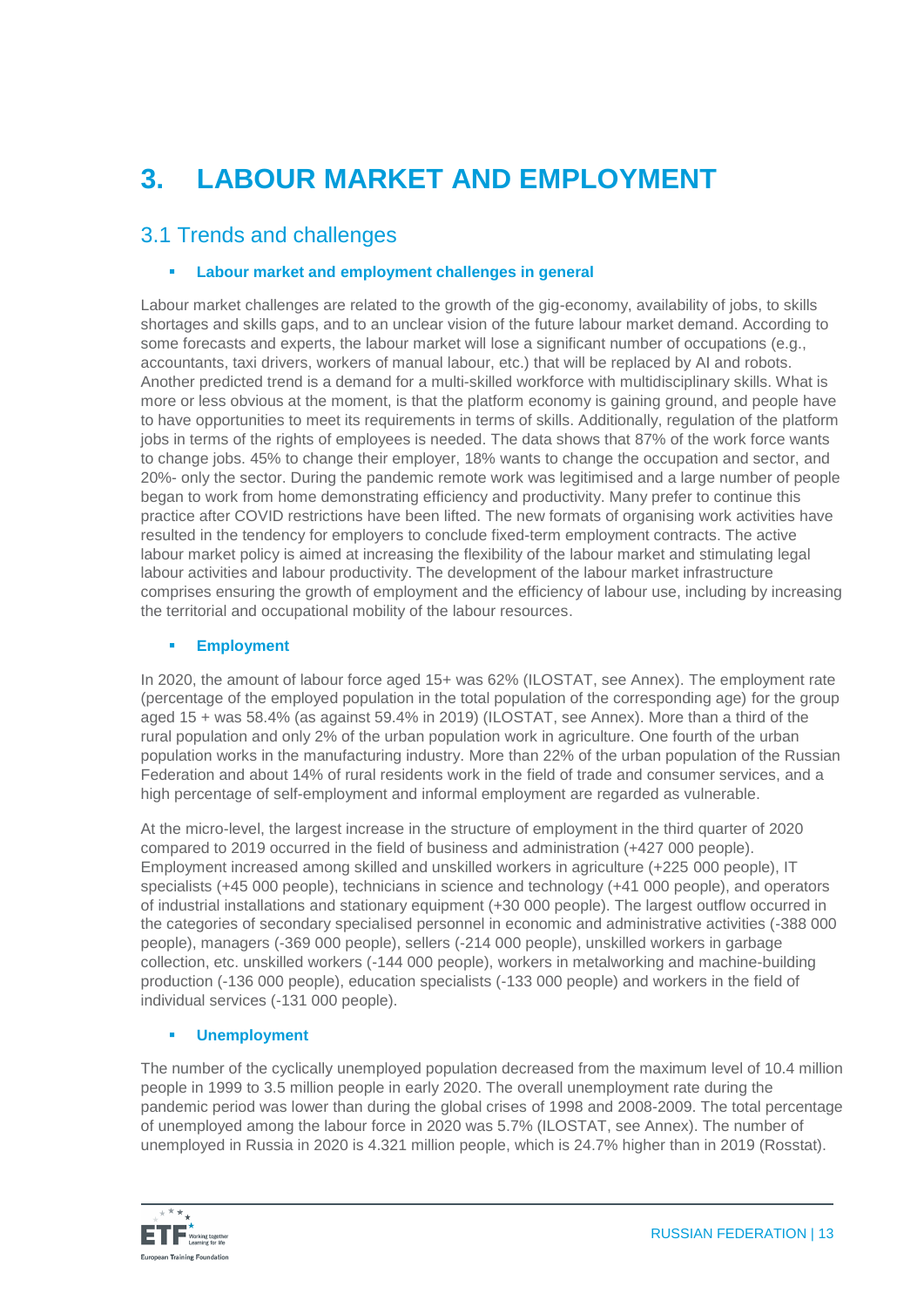The average age of registered unemployed people aged 15+ in December 2020 was 37 years. Youth under 25 years of age makes up 16.5% of the unemployed, persons aged 50+ comprise 18.5%. The real number of unemployed much depends on the success of the measures taken by the Government of the RF in terms of supporting the economy and the population, and maintaining and developing jobs. Many transformations that have taken place in the labour market during the reporting period relate to digitalisation, increased flexibility of labour relations, and expansion of remote forms of work.

Russia has set the goal of restoring employment to pre-pandemic levels by the end of 2021.To this end it is necessary to provide jobs to at least another million people. The Ministry of Labour has developed for each region two documents, namely a "passport of employment", and a "portrait of the unemployed". Almost RUB 21 billion have been allocated for measures to restore employment. Additional tools to reduce tension in the labour market comprise federal programmes to promote employment. These initiatives include internships, employing applicants in difficult life situations, and so on. At the federal level, retraining has already been envisaged within the framework of the national project 'Demography'.

The greatest difficulties in finding a job are experienced by citizens without either higher or vocational education, that is (end 2020) 60% of the jobless citizens. Additional retraining measures have been introduced for 54 000 people. There is also a hiring subsidy scheme, which provides an employer with a subsidy for the amount of the minimum wage for the employment of citizens who were registered with the employment centres before January 2021. The priority task of the employment centres is to help the most vulnerable categories of citizens in the labour market: women with small children, citizens with disabilities, and young graduates. It is expected that the scheme will help to employ over 220 000 people (Ministry of Labour and Social Protection).

### **Statistical data collection and labour market information**

The number of workers aged 15+ in December 2020 amounted to 75.2 million people, of whom 70.8 million were employed in economic activities and 4.4 million were unemployed (ILO criteria). The unemployment rate (the ratio of the number of unemployed to the number of labour force) in December 2020 was 5.7% (ILOSTAT, see Annex). The employment rate (the ratio of the employed population to the total population aged 15+) in 2020 was 58.4% (ILOSTAT, see Annex). Among the unemployed aged 15+, the percentage of women in 2020 was 48.1%, of urban residents 69.9%, youth from 15 to 25 years old 16.5%, and people with no work experience 19.4%. The unemployment rate among rural residents (7.8%) exceeds the unemployment rate among urban residents (5.3%). The unemployment rate for men (6.0%) exceeds the unemployment rate for women (5.8%).

The age structure in employment: 15-19 years represents 0.6% of the total employment; 20-24 years represent 5.6%; 25-29 years 13.1%; 30-34 years 15.2%; 35-39 years 13.9%; 40-44 years 12.9%; 45- 49 years11.7%; 50-54 years 11.0%; 55-59 years 9.8%; 60-64 years 4.3%; 65-69 years 1.5%; and 70 years and older 0.4%. The structure of the employed by level of education in 2019: higher education 34.2%; on the training programme for mid-level specialists 25.6%; according to the training programme for skilled workers, office workers represent 19.4%; general average workers represent 16.9%.

Labour force participation of graduates (graduated from educational institutions in 2018) in 2019 (thousand people): higher education 548 (employment rate 74.4%); secondary vocational training programme for mid-level specialists 290 (employment rate 69.9%); secondary vocational training programme for skilled workers, office workers 128 (employment rate 65.8%).

Employment structure by field of activity (%) in 2019: agriculture, forestry, hunting, fishing and fish farming 5.8%; mining operations 2.3%; manufacturing industries 14.3%; provision of electricity, gas and steam 2.6%; water supply, organisation of waste collection and disposal, activities to eliminate pollution 0.7%; construction 6.9%; trade, repair of motor vehicles and motorcycles 15.6%; transportation and storage 8.8%; activity of hotels and catering establishments 2.6%; activities in the

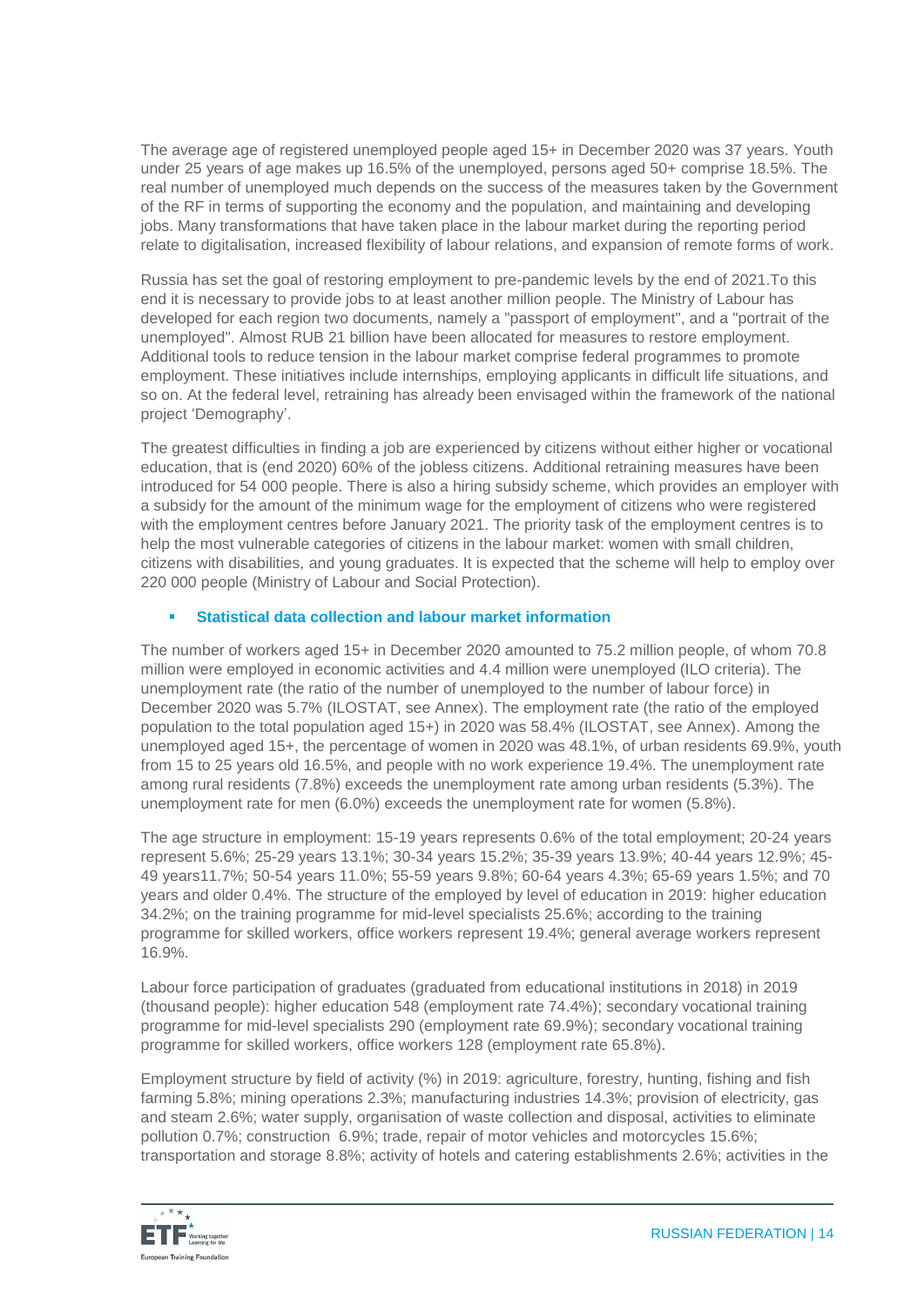field of information and communication 1.8 5; financial and insurance activities 2.3%; activity on operations with real estate 1.7%; professional, scientific and technical activities 5.8%; public administration and military security; social security 7%; education 9.5%; activities in the field of health care and social services 7.9%; activities in the field of culture, sports, organisation of leisure and entertainment 2%; provision of other types of services 2.4% (Rosstat). The employment by sector (in % of total employment) is the following: agriculture 5.8%, industry 26,8%, and services 67,4%.

#### **Poverty**

Russia declared a national goal of halving poverty to 6.6% of the households/population by 2030, of spending over 3% of GDP or USD 30 billion on social assistance programmes. The poverty rate in Russia at the end of 2020 was 12.1%, which is equivalent to 17.8 million people (Rosstat). In 2019, this indicator was 12.3%, an equivalent to 18.1 million citizens, which is the lowest poverty rate since 2014. In the fourth quarter of 2020, 13.5 million people, or 9.2% of the population, had incomes below the subsistence level. Compared to the third quarter, the number of the poor decreased by 3.6 percentage points, or 5.3 million people. This was facilitated by the growth of average per capita money income (from RUB 34 698 to RUB 42 543), average monthly nominal accrued wages (from RUB 49 021 to RUB 56 044) and old-age pension (from RUB 15 966 to RUB 16 790). Social programmes targeted at various groups of the population have become the main factor in supporting the poor. The total amount of social payments for the quarter is estimated at RUB 3.4 trillion. The increased incomes have helped to significantly reduce the number of poor citizens. The size of the living wage in the fourth quarter of the year fell to RUB 11 329. In the fourth quarter of 2020, 9.2% of the population, or 13.5 million people, were officially below the poverty line in Russia. This is comparable to the situation last year. At the same time, earlier, in January-September, Rosstat recorded the poverty level of 13.3%. The GINI index is 0.406 in 2020 (0.411 in 2019). Lower middleincome poverty rate (USD 3.2) is 0.4, upper middle-income poverty rate (USD 5.5) is 3.7

### 3.2 Employment policy and institutional setting

**The legal framework comprises the** RF Law on Employment of 19.04.1991 # 1032-1 (latest edition) and State Policy of the Russian Federation is set out in the document "Promotion of employment of the population" (2013-2024) that includes the following sub-programmes:

- $\checkmark$  Active employment policy
- $\checkmark$  Development of labour market institutions
- $\checkmark$  Safe work.

Expected outputs as indicated in the above document are conditions created for a flexible and effective labour market; narrowed gap between levels of general and registered unemployment; reduction by 2024 of the share of workers employed in hazardous working conditions from 39% to 37.9% of the overall number of workers; respect for citizens' labour rights; and social stability in society maintained.

Executive order of the Council of the Federation of June 2020 "On the implementation of measures of social protection of the population and promotion of employment in the situation of the coronavirus in the country" [\(http://council.gov.ru/activity/documents/117361/\)](http://council.gov.ru/activity/documents/117361/) indicating:

- sectors of the national economy that were most seriously affected by Covid-19
- measures to reduce the labour market tension and to prevent mass lay-offs
- measures to support SMEs (including the targeted credit programmes for enterprises worst hit by the pandemic and for socially oriented non-for-profit organisations, 6-month tax breaks for SMEs)
- proportionate increase in the benefits for families with children up to 18 years of age and simplified registration procedure for jobseekers.

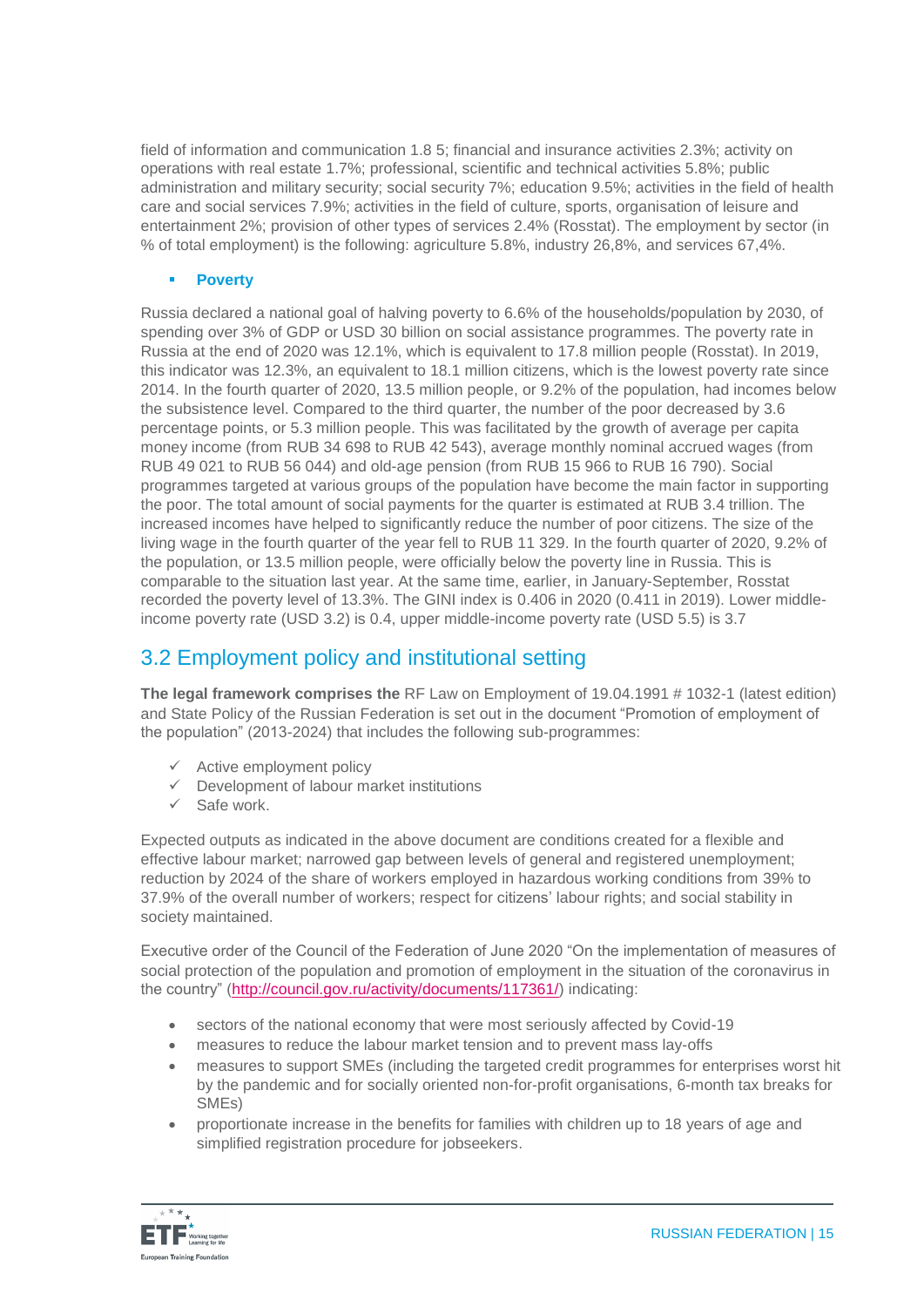### **Initiatives to boost employment**

Regional active LM policies that include such measures as: provision of jobs for jobseekers; psychological support for the unemployed; job fairs; vocational orientation measures; provision of training courses for jobseeker; organisation of paid public works; and temporary employment for persons of 14-18 age group and for long-term unemployed persons

- Provision of continuing training opportunities for diverse target groups under the Federal Project 'On promoting employment' of the National Project 'Demography'. In 2019, training was provided for persons of 50+ and persons of the pre-pension age (Federal Project 'Older generation'). In 2020, the project was extended to include women on maternity leave with babies under the age of 3, as well as women with pre-school age children (Federal Project "Promotion of women employment – creating conditions for the pre-school education of children under the age of 3").
- Opportunities to find jobs via the portal "Work in Russia" (работа в России https://trudvsem.ru/) that is made up of the following sections: Vacancies; CVs; jobs for people with special needs; WBL and practical training opportunities; highly qualified personnel; and a link to the State Employment Service that has links to regional departments of the SES.
- To combat the consequences of the pandemic, in 2021 under the Federal Project 'Promotion of employment' of the National Project 'Demography', measures were undertaken to provide vocational training and continuing training to certain target groups of jobseekers via the employment service agencies. These target groups include unemployed persons, persons at risk of being fired or made redundant; persons who have put on an unpaid leave; persons transferred to part-time work; people aged 50+; people in the pre-pension age group; women on maternity leave, as well as women with children of pe-school age, who intend to resume work. The training is provided via federal operators, such as the non-for-profit organisation Agency for professional excellence (WorldSkills Russia), Tomsk State University, Russian Academy of National Economy and Civil Service affiliated to the RF President. It is expected to train 115 000 people annually.

#### **Initiatives to increase the capacity of the public employment services**

The national project "Labour productivity and support of employment" (2018-2024)" – envisages in Section 3 the establishment of a system of professional development of managerial personnel at enterprises and at employment service agencies

Subsidies to the RF regions to support implementation of the regional projects aimed at implementing the National project "Labour productivity and promotion of employment".

Public employment service agencies in the regions and in major cities have launched interactive portals that contain information for jobseekers and employers, including information about training opportunities and events aimed at promoting employment, as well as available job vacancies.

### **Donor support to the employment policy field**

Under Article 22(3), non-budgetary funds can be used to support employment service agencies.

For further information, please contact Franca Crestani, European Training Foundation, email: franca.crestani@etf.europa.eu

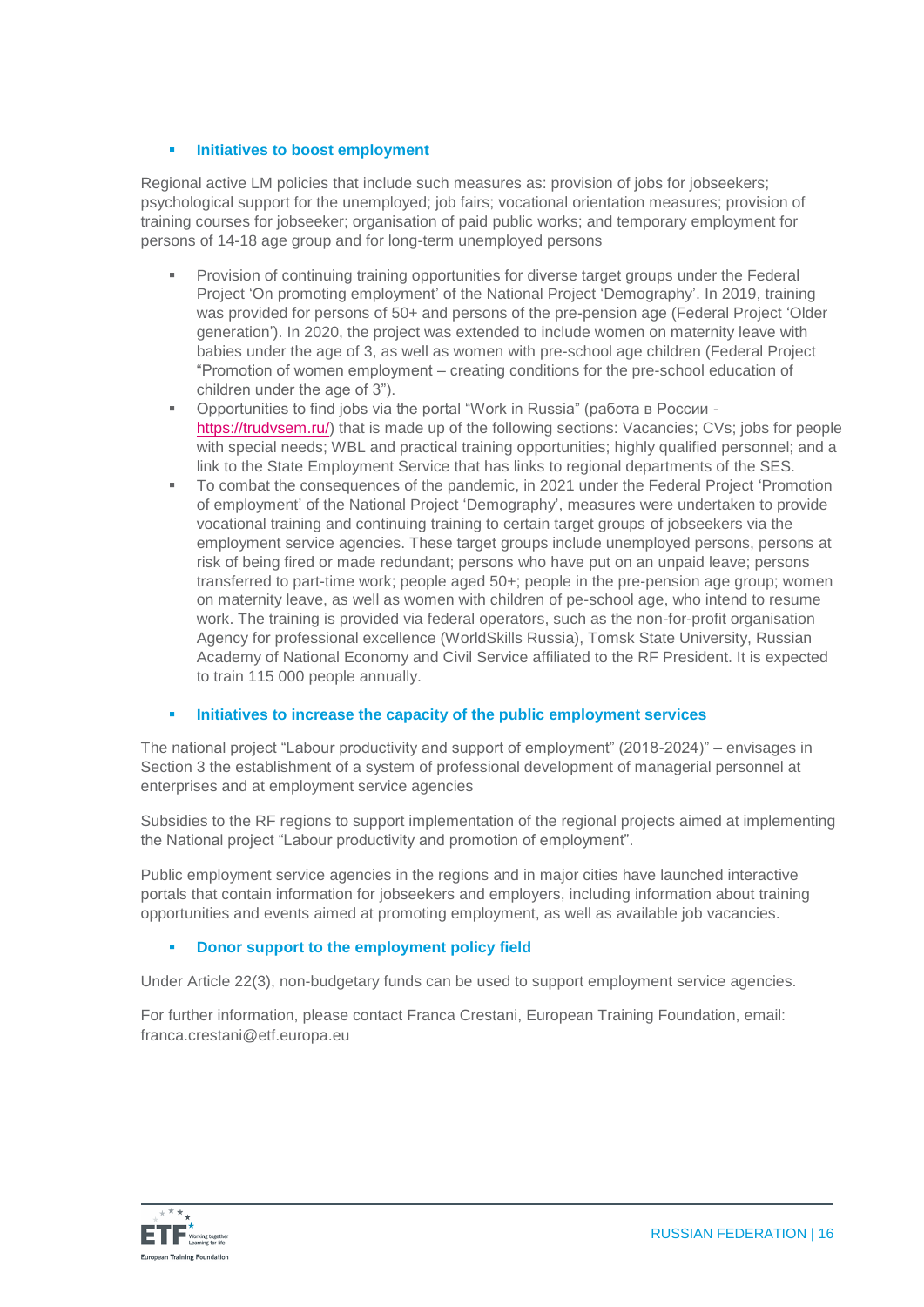### **STATISTICAL ANNEX, REFERENCES, ACRONYMS-RUSSIAN FEDERATION**

This Annex includes annual data from 2010, 2015, 2019 and 2020, or the last available year.

|                 | <b>Indicator</b>                                                                                         |                            | 2010                 | 2015              | 2019                        | 2020      |
|-----------------|----------------------------------------------------------------------------------------------------------|----------------------------|----------------------|-------------------|-----------------------------|-----------|
| $\mathbf{1}$    | Total population ('000) <sup>(1)</sup>                                                                   |                            | 142,849.5            | 144,096.9         | 144,406.3                   | 144,104.1 |
| $\overline{2}$  | Relative size of youth population (age group<br>15-24 and age in the denominator 15-64,<br>$9/0$ (1) (2) |                            | 20.7                 | 15.4              | 14.1                        | 14.2      |
| 3               | GDP growth rate (%)                                                                                      |                            | 4.5                  | $-2.0$            | 2.0                         | $-3.0$    |
| $\overline{4}$  | GDP by sector (%)                                                                                        | Agriculture added<br>value | 3.3                  | 3.9               | 3.5                         | 3.7       |
|                 |                                                                                                          | Industry added<br>value    | 30.0                 | 29.8              | 32.3                        | 30.0      |
|                 |                                                                                                          | Services added<br>value    | 53.1                 | 56.1              | 54.0                        | 56.3      |
| 5               | Public expenditure on education (as % of<br>GDP)                                                         |                            | M.D.                 | 3.8               | 4.7 (2017)                  | M.D.      |
| 6               | Public expenditure on education (as % of<br>total public expenditure)                                    |                            | M.D.                 | 10.9              | 13.5<br>(2017)              | M.D.      |
| $\mathbf{7}$    | Adult literacy (%)                                                                                       |                            | 99.7                 | M.D.              | 99.7 <sup>e</sup><br>(2018) | M.D.      |
|                 | Educational attainment                                                                                   | Low                        | $4.8^{(4)}$          | 4.0               | $4.2^{(5)}$                 | M.D.      |
| 8               | of adult population<br>$(aged 25–64 or 15+)$<br>$(9/6)^{(3)}$                                            | Medium                     | 46.3 <sup>(4)</sup>  | 44.7              | $44.8^{(5)}$                | M.D.      |
|                 |                                                                                                          | High                       | $48.9^{(4)}$         | 51.3              | $51.1^{(5)}$                | M.D.      |
|                 | Early leavers from<br>education and training<br>(aged 18-24) (%)                                         | Total                      | M.D.                 | 24.3              | M.D.                        | M.D.      |
| 9               |                                                                                                          | Male                       | M.D.                 | M.D.              | M.D.                        | M.D.      |
|                 |                                                                                                          | Female                     | M.D.                 | M.D.              | M.D.                        | M.D.      |
| 10              | Gross enrolment rates in upper secondary<br>education (ISCED level 3) (%)                                |                            | 89.8 (2011)          | 109.9             | 110.6<br>(2018)             | M.D.      |
| 11              | Share of VET students in upper secondary<br>education (ISCED level 3) (%)                                |                            | 51.8 (2011)          | 53.5              | 50.7<br>(2018)              | M.D.      |
| 12 <sub>2</sub> | Tertiary education attainment (aged 30-34)<br>(%)                                                        |                            | M.D.                 | 65.4              | M.D.                        | M.D.      |
|                 | Participation in<br>training/lifelong learning<br>(age group 25-64) by<br>sex (%)                        | Total                      | M.D.                 | M.D.              | M.D.                        | M.D.      |
| 13              |                                                                                                          | Male                       | M.D.                 | M.D.              | M.D.                        | M.D.      |
|                 |                                                                                                          | Female                     | M.D.                 | M.D.              | M.D.                        | M.D.      |
| 14              | Low achievement in<br>reading, mathematics<br>and science $-$ PISA $(\%)$                                | Reading                    | 22.3 (2012)          | 16.2              | N.A.                        | N.A.      |
|                 |                                                                                                          | <b>Mathematics</b>         | 24.0 (2012)          | 18.9              | N.A.                        | N.A.      |
|                 |                                                                                                          | Science                    | 18.8 (2012)          | 18.2              | N.A.                        | N.A.      |
| 15              | Activity rate (aged 15+)<br>$(\% )$                                                                      | Total                      | 67.7 (4) C           | 69.1 C            | $62.2^{(5) C}$              | 61.9      |
|                 |                                                                                                          | Male                       | 73.8 <sup>(4)C</sup> | 75.5 <sup>C</sup> | $70.5^{(5)}$ C              | 70.1      |
|                 |                                                                                                          | Female                     | 62.3 <sup>(4)C</sup> | 63.4 <sup>C</sup> | $55.3^{(5)}$ C              | 55.1      |
| 16              |                                                                                                          | Total                      | $32.3^{(4)}$         | 30.9              | $37.8^{(5)}$                | 38.1      |

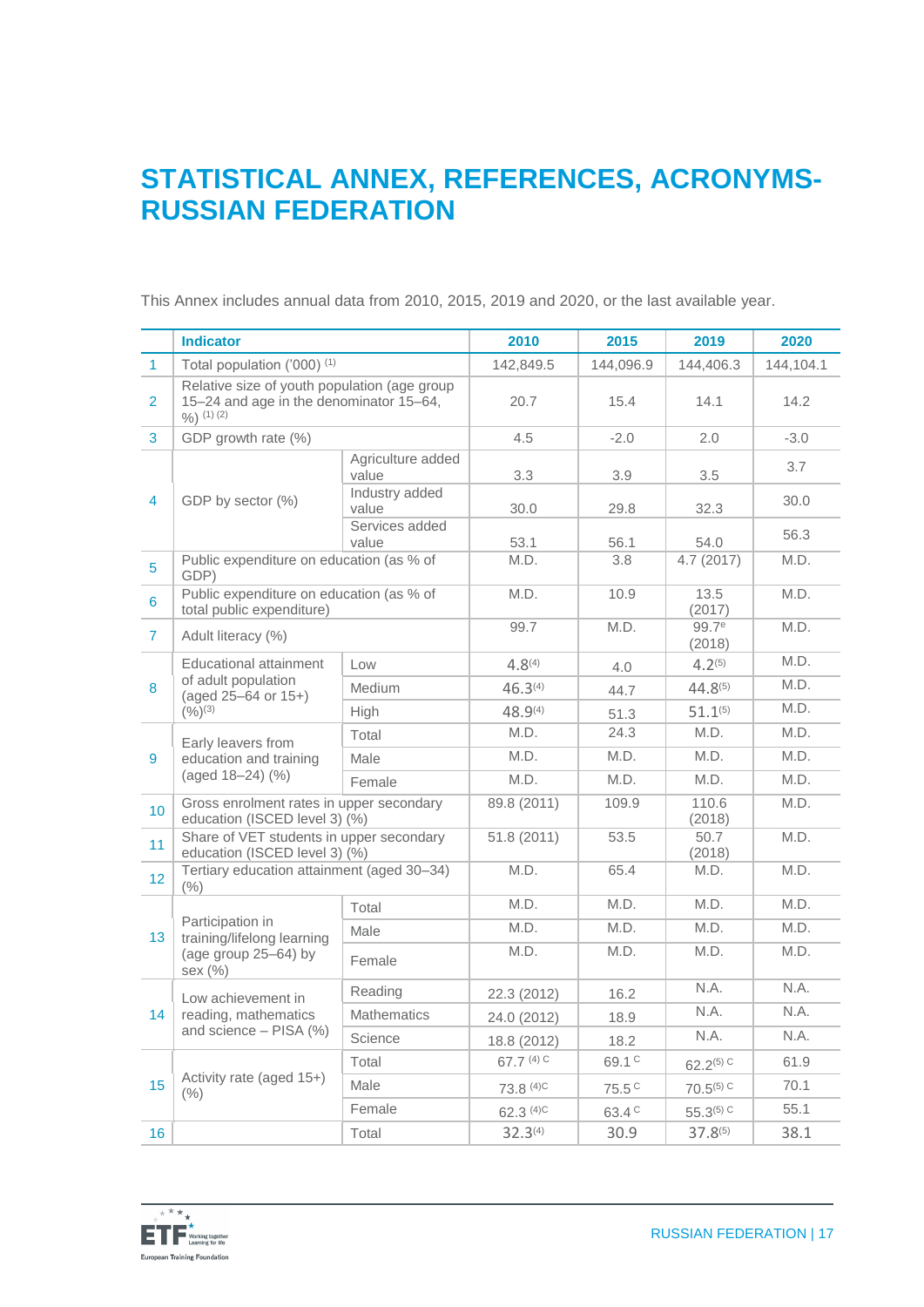|    | Inactivity rate (aged                                                                         | Male        | 26.2 <sup>(4)</sup> | 24.5              | $29.5^{(5)}$   | 30.0               |
|----|-----------------------------------------------------------------------------------------------|-------------|---------------------|-------------------|----------------|--------------------|
|    | $(15+)$ $(%)^C$                                                                               | Female      | 37.7 <sup>(4)</sup> | 36.6              | $44.7^{(5)}$   | 44.9               |
| 17 | Employment rate (aged<br>$15+$ ) (%) $\circ$                                                  | Total       | 62.7 <sup>(4)</sup> | 65.3              | $59.4^{(5)}$   | 58.4               |
|    |                                                                                               | Male        | $68.0^{(4)}$        | 71.1              | $67.3^{(5)}$   | 66.1               |
|    |                                                                                               | Female      | $58.0^{(4)}$        | 60.1              | $52.9^{(5)}$   | 52.1               |
| 18 | Employment rate by<br>educational attainment<br>(% aged 15+) <sup>C</sup>                     | Low         | $23.0^{(4)}$        | 25.2              | $19.4^{(5)}$   | 19.0               |
|    |                                                                                               | Medium      | $72.8^{(4)}$        | 72.5              | $65.7^{(5)}$   | 64.4               |
|    |                                                                                               | High        | 63.9(4)             | 67.0              | $64.1^{(5)}$   | 63.0               |
|    | Employment by sector<br>$(%)$ C                                                               | Agriculture | 7.7 <sup>(4)</sup>  | 6.7               | $5.8^{(5)}$ e  | M.D.               |
| 19 |                                                                                               | Industry    | $27.8^{(4)}$        | 27.3              | $26.8^{(5) e}$ | M.D.               |
|    |                                                                                               | Services    | $64.5^{(4)}$        | 66.0              | $67.4^{(5)}$ e | M.D.               |
| 20 | Incidence of self-employment (%) <sup>C</sup>                                                 |             | $6.8^{(4)}$         | 7.2               | $8.2^{(5)}$ e  | M.D.               |
| 21 | Incidence of vulnerable employment (%) <sup>C</sup>                                           |             | $5.5^{(4)}$         | 5.9               | $6.6^{(5)}$ e  | M.D.               |
|    | Unemployment rate<br>(aged 15+)(%) <sup>C</sup>                                               | Total       | 7.4(4)              | 5.6               | $4.6^{(5)}$ e  | 5.7e               |
| 22 |                                                                                               | Male        | $7.9^{(4)}$         | 5.8               | $4.8^{(5)}$ e  | M.D.               |
|    |                                                                                               | Female      | 6.8 <sup>(4)</sup>  | 5.3               | $4.4^{(5)}$ e  | M.D.               |
|    | Unemployment rate by<br>educational attainment<br>(aged 15+) (%) C                            | Low         | 16.6(4)             | 13.8              | $10.8^{(5)}$   | 12.5               |
| 23 |                                                                                               | Medium      | 6.6(4)              | 5.1               | $4.0^{(5)}$    | 5.0                |
|    |                                                                                               | High        | 7.2(4)              | 5.3               | $4.4^{(5)}$    | $5.6^{\mathrm{u}}$ |
| 24 | Long-term unemployment rate (aged 15+)<br>$(%)$ <sup>C</sup>                                  |             | 2.2                 | 1.5               | 1.4(2018)      | M.D.               |
| 25 | Youth unemployment<br>rate (aged 15-24) (%) <sup>C</sup>                                      | Total       | $17.1^{(4)}$        | 16.1              | $15.5^{(5)}$   | M.D.               |
|    |                                                                                               | Male        | 16.8 <sup>(4)</sup> | 15.4              | $15.1^{(5)}$   | M.D.               |
|    |                                                                                               | Female      | 17.4(4)             | 17.0              | $15.9^{(5)}$   | M.D.               |
| 26 | Proportion of people<br>aged 15-24 not in<br>employment, education<br>or training (NEETs) (%) | Total       | $14.2(4)$ C         | 12.0 <sup>c</sup> | $14.3^{(5) e}$ | M.D.               |
|    |                                                                                               | Male        | $10.3(4)$ C         | 9.6 <sup>c</sup>  | $12.8^{(5)}$ e | M.D.               |
|    |                                                                                               | Female      | 18.2(4) C           | 14.5 <sup>c</sup> | $15.9^{(5) e}$ | M.D.               |

Latest update: September 2021

#### Sources:

Indicators 8, 15, 16, 17, 18, 19, 20, 21, 22, 23, 25, 26 – ILOSTAT Indicators 9, 12, 24 - Russian Federation Federal State Statistics Service Indicators 5, 6, 7, 10, 11 – UNESCO, Institute for Statistics Indicators 1, 2, 3, 4 – The World Bank, World Development Indicators database Indicators 14 – OECD

#### Notes:

(1) The values shown are mid-year estimates

- (2) ETF calculations
- (3) Data refer to the active population

(4) Break in series: Methodology revised

(5) Information includes statistical data for the Autonomous Republic of Crimea and the city of Sevastopol, Ukraine, temporarily occupied by the Russian Federation

(6) 2010–2015: ETF calculations on Ukrstat data

 $(7)$  Participation in education in the week prior to the survey is considered.

#### Legend:

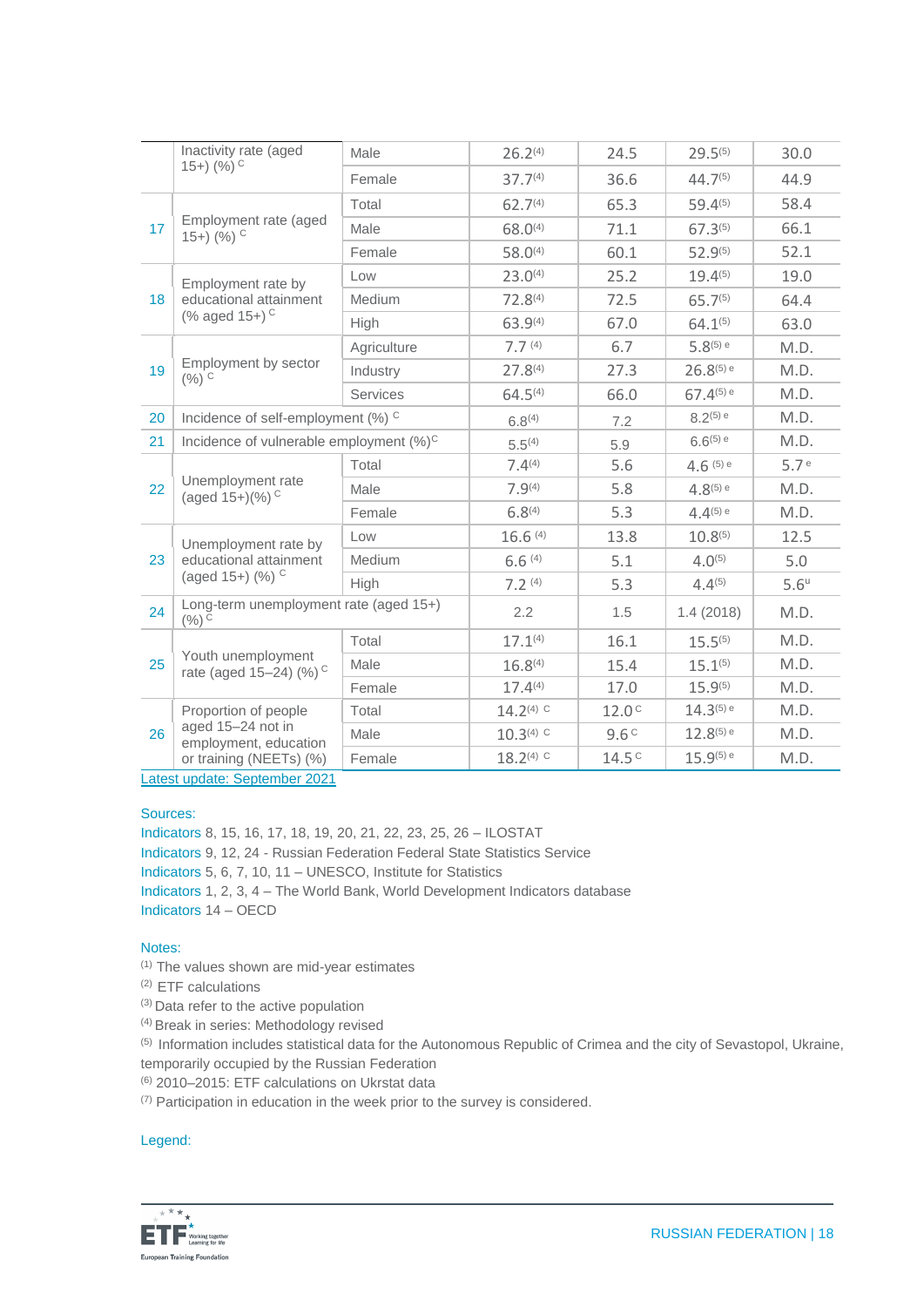N.A. = Not Applicable M.D. = Missing Data  $c =$  calculated data e = estimated data

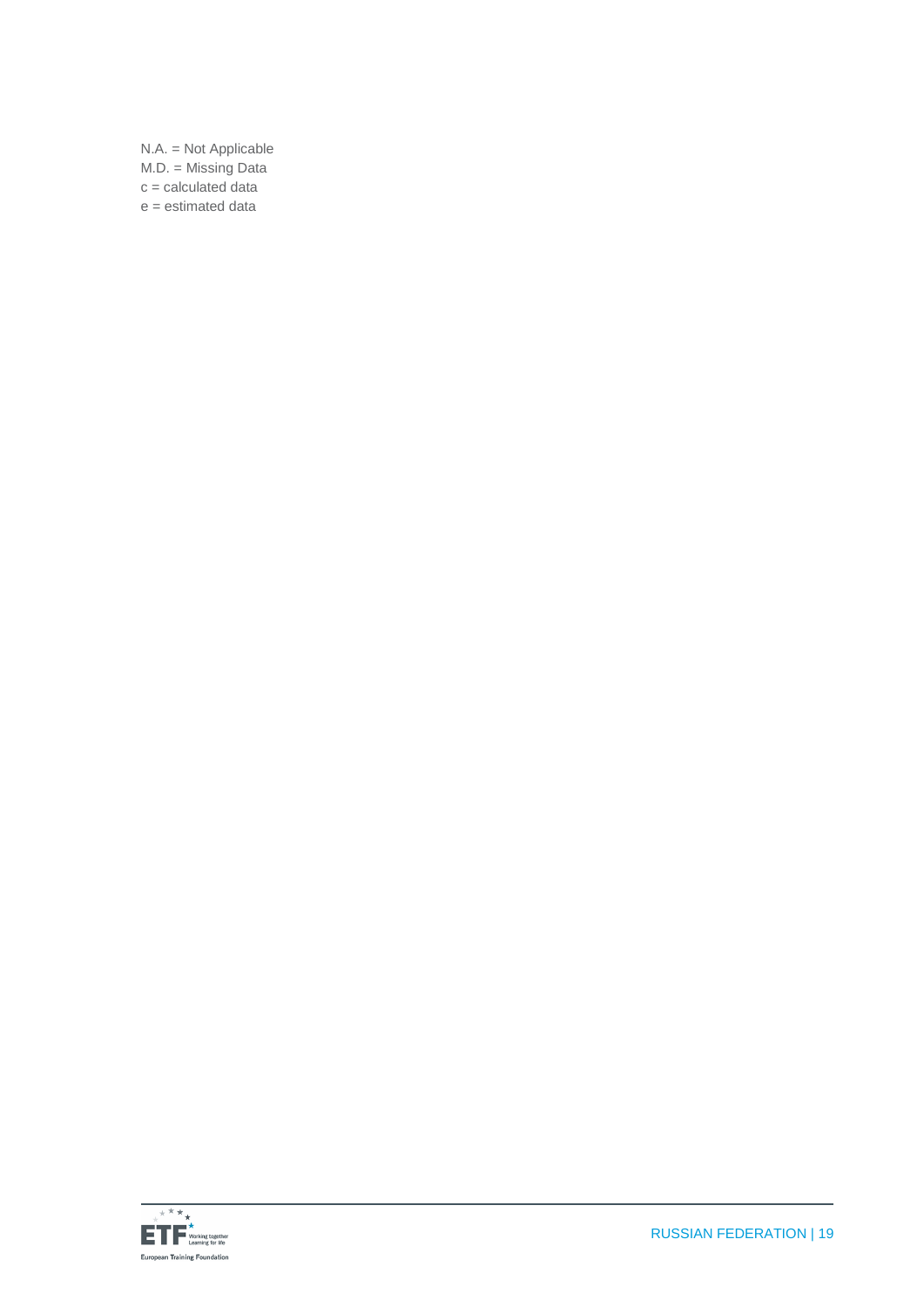# **ANNEX: DEFINITIONS OF INDICATORS**

|                         | <b>Description</b>                                                           | <b>Definition</b>                                                                                                                                                                                                                                                                                                                                                                                                                                                                                                                                                                                                      |
|-------------------------|------------------------------------------------------------------------------|------------------------------------------------------------------------------------------------------------------------------------------------------------------------------------------------------------------------------------------------------------------------------------------------------------------------------------------------------------------------------------------------------------------------------------------------------------------------------------------------------------------------------------------------------------------------------------------------------------------------|
| $\blacktriangleleft$    | Total population ('000)                                                      | The total population is estimated as the number of people having<br>their usual residence in a country on 1 January of the respective<br>year. When information on the usually resident population is not<br>available, countries may report legal or registered residents.                                                                                                                                                                                                                                                                                                                                            |
| $\overline{2}$          | Relative size of youth population<br>(age group 15-24) (%)                   | This is the ratio of the youth population (aged 15-24) to the working-<br>age population, usually aged 15-64 (74)/15+.                                                                                                                                                                                                                                                                                                                                                                                                                                                                                                 |
| $\overline{\mathbf{3}}$ | GDP growth rate (%)                                                          | Annual percentage growth rate of GDP at market prices based on<br>constant local currency. Aggregates are based on constant 2010<br>U.S. dollars (USD). GDP is the sum of gross value added by all<br>resident producers in the economy plus any product taxes and minus<br>any subsidies not included in the value of the products. It is<br>calculated without making deductions for depreciation of fabricated<br>assets or for depletion and degradation of natural resources.                                                                                                                                     |
| 4                       | GDP by sector (%)                                                            | The share of value added from Agriculture, Industry and Services.<br>Agriculture corresponds to ISIC divisions 1-5 and includes forestry,<br>hunting, and fishing, as well as cultivation of crops and livestock<br>production. Value added is the net output of a sector after adding up<br>all outputs and subtracting intermediate inputs. It is calculated<br>without making deductions for depreciation of fabricated assets or<br>depletion and degradation of natural resources. The origin of value<br>added is determined by the International Standard Industrial<br>Classification (ISIC), revision 3 or 4. |
| $\overline{\mathbf{5}}$ | Public expenditure on education<br>(as % of GDP)                             | Public expenditure on education expressed as a percentage of GDP.<br>Generally, the public sector funds education either by directly<br>bearing the current and capital expenses of educational institutions,<br>or by supporting students and their families with scholarships and<br>public loans as well as by transferring public subsidies for<br>educational activities to private firms or non-profit organisations<br>(transfer to private households and enterprises). Both types of<br>transactions together are reported as total public expenditure on<br>education.                                       |
| $6\phantom{a}$          | Public expenditure on education<br>(as % of total public expenditure)        | Public expenditure on education expressed as a percentage of total<br>public expenditure.<br>Generally, the public sector funds education either by directly<br>bearing the current and capital expenses of educational institutions,<br>or by supporting students and their families with scholarships and<br>public loans as well as by transferring public subsidies for<br>educational activities to private firms or non-profit organisations<br>(transfer to private households and enterprises). Both types of<br>transactions together are reported as total public expenditure on<br>education.               |
| $\overline{7}$          | Adult literacy (%)                                                           | Adult literacy is the percentage of the population aged 15 years and<br>over who can both read and write a short simple statement on<br>his/her everyday life, and understand it. Generally, 'literacy' also<br>encompasses 'numeracy' - the ability to make simple arithmetic<br>calculations.                                                                                                                                                                                                                                                                                                                        |
| 8                       | Educational attainment of adult<br>population (25-64 or aged 15+)<br>$(\% )$ | Educational attainment refers to the highest educational level<br>achieved by individuals expressed as a percentage of all persons in<br>that age group.<br>This is usually measured in terms of the highest educational<br>programme successfully completed, which is typically certified by a                                                                                                                                                                                                                                                                                                                        |

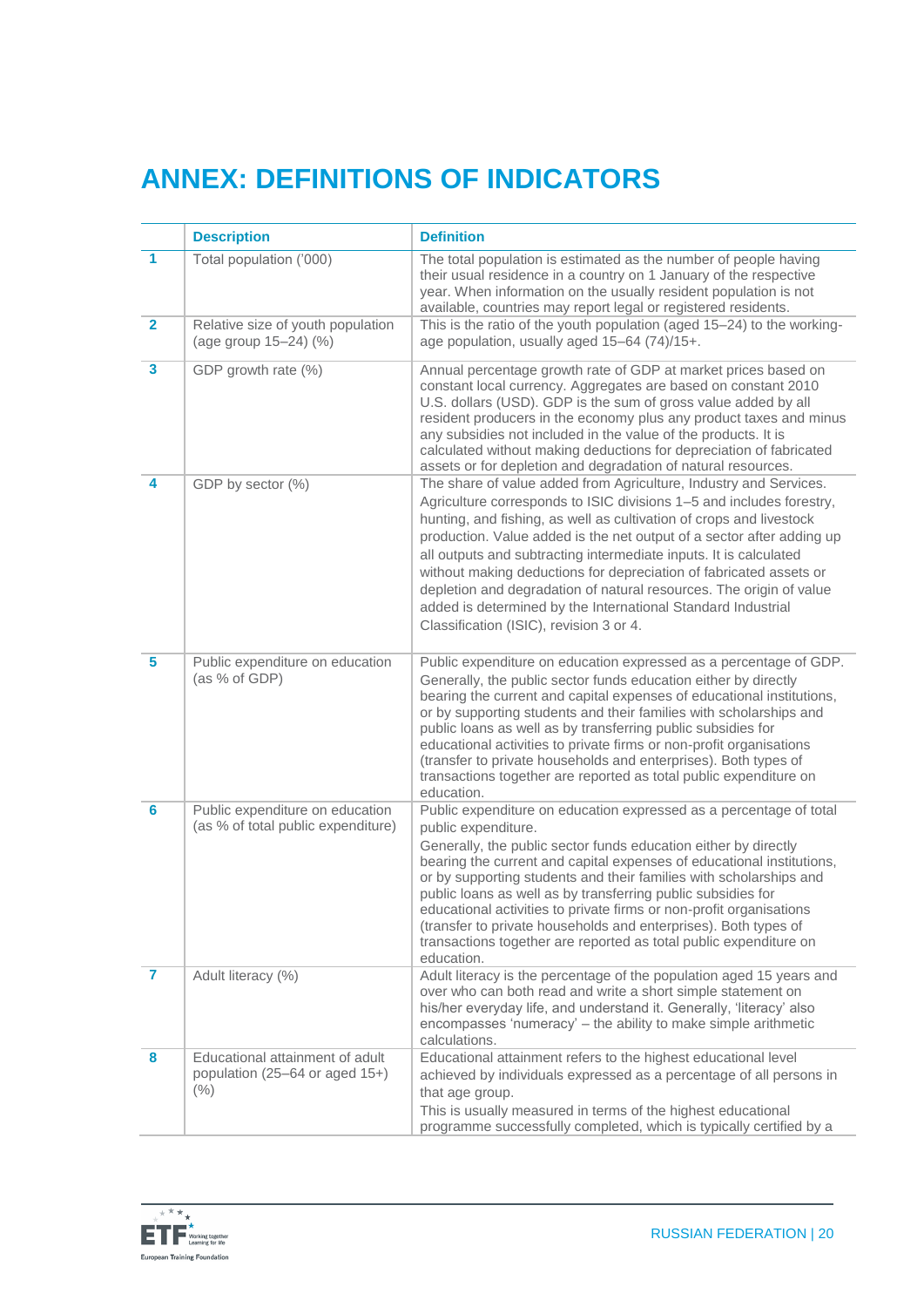|                  |                                                                              | recognised qualification. Recognised intermediate qualifications are<br>classified at a lower level than the programme itself.                                                                                                                                                                                                                                                                                                                                                                                                                                                                    |
|------------------|------------------------------------------------------------------------------|---------------------------------------------------------------------------------------------------------------------------------------------------------------------------------------------------------------------------------------------------------------------------------------------------------------------------------------------------------------------------------------------------------------------------------------------------------------------------------------------------------------------------------------------------------------------------------------------------|
| $\boldsymbol{9}$ | Early leavers from education and<br>training (age group $18-24$ ) (%)        | Early leavers from education and training are defined as the<br>percentage of the population aged 18-24 with at most lower<br>secondary education who were not in further education or training<br>during the four weeks preceding the survey. Lower secondary<br>education refers to ISCED 1997 levels 0-2 and 3C short (i.e.<br>programmes lasting under two years) for data up to 2013 and to<br>ISCED 2011 levels 0-2 for data from 2014 onwards.                                                                                                                                             |
| 10               | Gross enrolment rates in upper<br>secondary education (ISCED<br>level 3) (%) | Number of students enrolled in a given level of education, regardless<br>of age, expressed as a percentage of the official school-age<br>population corresponding to the same level of education.                                                                                                                                                                                                                                                                                                                                                                                                 |
| 11               | Share of VET students in upper<br>secondary education (ISCED<br>level 3) (%) | Total number of students enrolled in vocational programmes at a<br>given level of education (in this case, upper secondary), expressed<br>as a percentage of the total number of students enrolled in all<br>programmes (vocational and general) at that level.                                                                                                                                                                                                                                                                                                                                   |
| 12               | Tertiary education attainment<br>(aged 30-34) (%)                            | Tertiary attainment is calculated as the percentage of the population<br>aged 30-34 who have successfully completed tertiary studies (e.g.<br>university, higher technical institution). Educational attainment refers<br>to ISCED 1997 levels 5-6 up to 2013 and ISCED 2011 levels 5-8<br>from 2014 onwards.                                                                                                                                                                                                                                                                                     |
| 13               | Participation in training/lifelong<br>learning (age group 25-64) (%)         | Participants in lifelong learning refers to persons aged 25-64 who<br>stated that they received education or training in the four weeks<br>preceding the survey (numerator). The denominator is the total<br>population of the same age group, excluding those who did not<br>answer the question on participation in education and training. The<br>information collected relates to all education or training, whether or<br>not it is relevant to the respondent's current or possible future job. If<br>a different reference period is used, this should be indicated.                       |
| 14               | Low achievement in reading,<br>maths and science - PISA (%)                  | Low achievers are the 15-year-olds who are failing to reach level 2<br>on the PISA scale for reading, mathematics and science.                                                                                                                                                                                                                                                                                                                                                                                                                                                                    |
| 15               | Activity rate (aged 15+) (%)                                                 | The activity rate is calculated by dividing the active population by the<br>population of the same age group. The active population (also called<br>'labour force') is defined as the sum of employed and unemployed<br>people. The inactive population consists of all people who are<br>classified as neither employed nor unemployed.                                                                                                                                                                                                                                                          |
| 16               | Inactivity rate (aged 15+) (%)                                               | The inactivity/out of the labour force rate is calculated by dividing the<br>inactive population by the population of the same age group. The<br>inactive population consists of all people who are classified as<br>neither employed nor unemployed.                                                                                                                                                                                                                                                                                                                                             |
| 17               | Employment rate (aged 15+) (%)                                               | The employment rate is calculated by dividing the number of<br>employed people by the population of the same age group.<br>Employed people are all people who worked at least one hour for<br>pay or profit during the reference period or were temporarily absent<br>from such work. If a different age group is used, this should be<br>indicated.                                                                                                                                                                                                                                              |
| 18               | Employment rate by educational<br>attainment (% aged 15+)                    | The employment rate is calculated by dividing the number of<br>employed persons by the population of the same age group.<br>Employed persons are all persons who worked at least one hour for<br>pay or profit during the reference period or were temporarily absent<br>from such work. If a different age group is used, this should be<br>indicated.<br>Educational levels refer to the highest educational level successfully<br>completed. Three levels are considered: Low (ISCED levels 0-2),<br>Medium (ISCED levels 3-4) and High (ISCED 1997 levels 5-6, and<br>ISCED 2011 levels 5-8). |
| 19               | Employment by sector (%)                                                     | This indicator provides information on the relative importance of<br>different economic activities with regard to employment. Data are<br>presented by broad branches of economic activity (i.e.                                                                                                                                                                                                                                                                                                                                                                                                  |

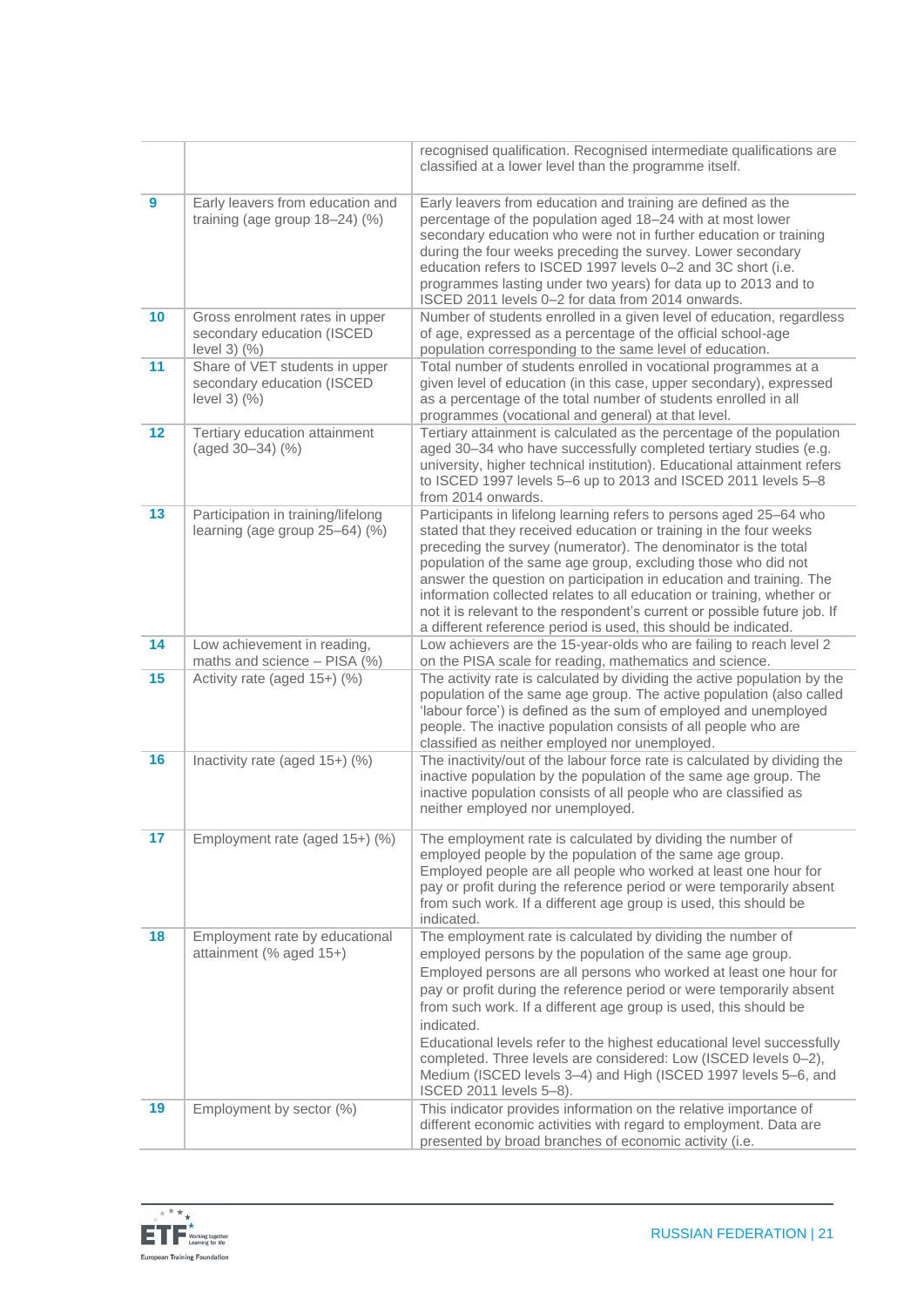|    |                                                                                           | Agriculture/Industry/Services) based on the International Standard<br>Industrial Classification of All Economic Activities (ISIC). In Europe,<br>the NACE classification is consistent with ISIC.                                                                                                                                                                                                                                                                                                                                                                                                                                                                                                                                                                                                                                                                                                                                            |
|----|-------------------------------------------------------------------------------------------|----------------------------------------------------------------------------------------------------------------------------------------------------------------------------------------------------------------------------------------------------------------------------------------------------------------------------------------------------------------------------------------------------------------------------------------------------------------------------------------------------------------------------------------------------------------------------------------------------------------------------------------------------------------------------------------------------------------------------------------------------------------------------------------------------------------------------------------------------------------------------------------------------------------------------------------------|
| 20 | Incidence of self-employment (%)                                                          | The incidence of self-employment is expressed by the self-employed<br>(i.e. employers + own-account workers + contributing family workers)<br>as a proportion of the total employed.                                                                                                                                                                                                                                                                                                                                                                                                                                                                                                                                                                                                                                                                                                                                                         |
| 21 | Incidence of vulnerable<br>employment (%)                                                 | The incidence of vulnerable employment is expressed by the own-<br>account workers and contributing family workers as a proportion of<br>the total employed.                                                                                                                                                                                                                                                                                                                                                                                                                                                                                                                                                                                                                                                                                                                                                                                 |
| 22 | Unemployment rate (aged 15+)<br>(% )                                                      | The unemployment rate represents unemployed people as a<br>percentage of the labour force. The labour force is the total number<br>of people who are employed or unemployed. Unemployed people<br>comprise those aged 15-64 or 15+ who were without work during<br>the reference week; are currently available for work (were available<br>for paid employment or self-employment before the end of the two<br>weeks following the reference week); are actively seeking work, i.e.<br>had taken specific steps in the four-week period ending with the<br>reference week to seek paid employment or self-employment, or had<br>found a job to start later (within a period of, at most, three months).                                                                                                                                                                                                                                      |
| 23 | Unemployment rate by<br>educational attainment (aged<br>$15+)$ (%)                        | The unemployment rate represents unemployed people as a<br>percentage of the labour force. The labour force is the total number<br>of people who are employed or unemployed. Unemployed people<br>comprise those aged 15-64 or 15+ who were without work during<br>the reference week; are currently available for work (were available<br>for paid employment or self-employment before the end of the two<br>weeks following the reference week); are actively seeking work (had<br>taken specific steps in the four-week period ending with the<br>reference week to seek paid employment or self-employment, or had<br>found a job to start later (within a period of, at most, three months)).<br>Educational levels refer to the highest educational level successfully<br>completed. Three levels are considered: Low (ISCED levels 0-2),<br>Medium (ISCED levels 3-4) and High (ISCED 1997 levels 5-6, and<br>ISCED 2011 levels 5-8) |
| 24 | Long-term unemployment rate<br>(aged 15+) (%)                                             | The long-term unemployment rate is the share of people in the total<br>active population who have been unemployed for 12 months or<br>more, expressed as a percentage. The duration of unemployment is<br>defined as the duration of a search for a job or as the period of time<br>since the last job was held (if this period is shorter than the duration<br>of the search for a job).                                                                                                                                                                                                                                                                                                                                                                                                                                                                                                                                                    |
| 25 | Youth unemployment rate (aged<br>$15 - 24$ $\left(\frac{9}{6}\right)$                     | The youth unemployment ratio is calculated by dividing the number<br>of unemployed people aged 15-24 by the total population of the<br>same age group.                                                                                                                                                                                                                                                                                                                                                                                                                                                                                                                                                                                                                                                                                                                                                                                       |
| 26 | Proportion of people aged 15-24<br>not in employment, education or<br>training (NEET) (%) | The indicator provides information on young people aged 15-24 who<br>meet the following two conditions: first, they are not employed (i.e.<br>unemployed or inactive according to the ILO definition); and second,<br>they have not received any education or training in the four weeks<br>preceding the survey. Data are expressed as a percentage of the<br>total population of the same age group and gender, excluding the<br>respondents who have not answered the question on participation in<br>education and training.                                                                                                                                                                                                                                                                                                                                                                                                             |

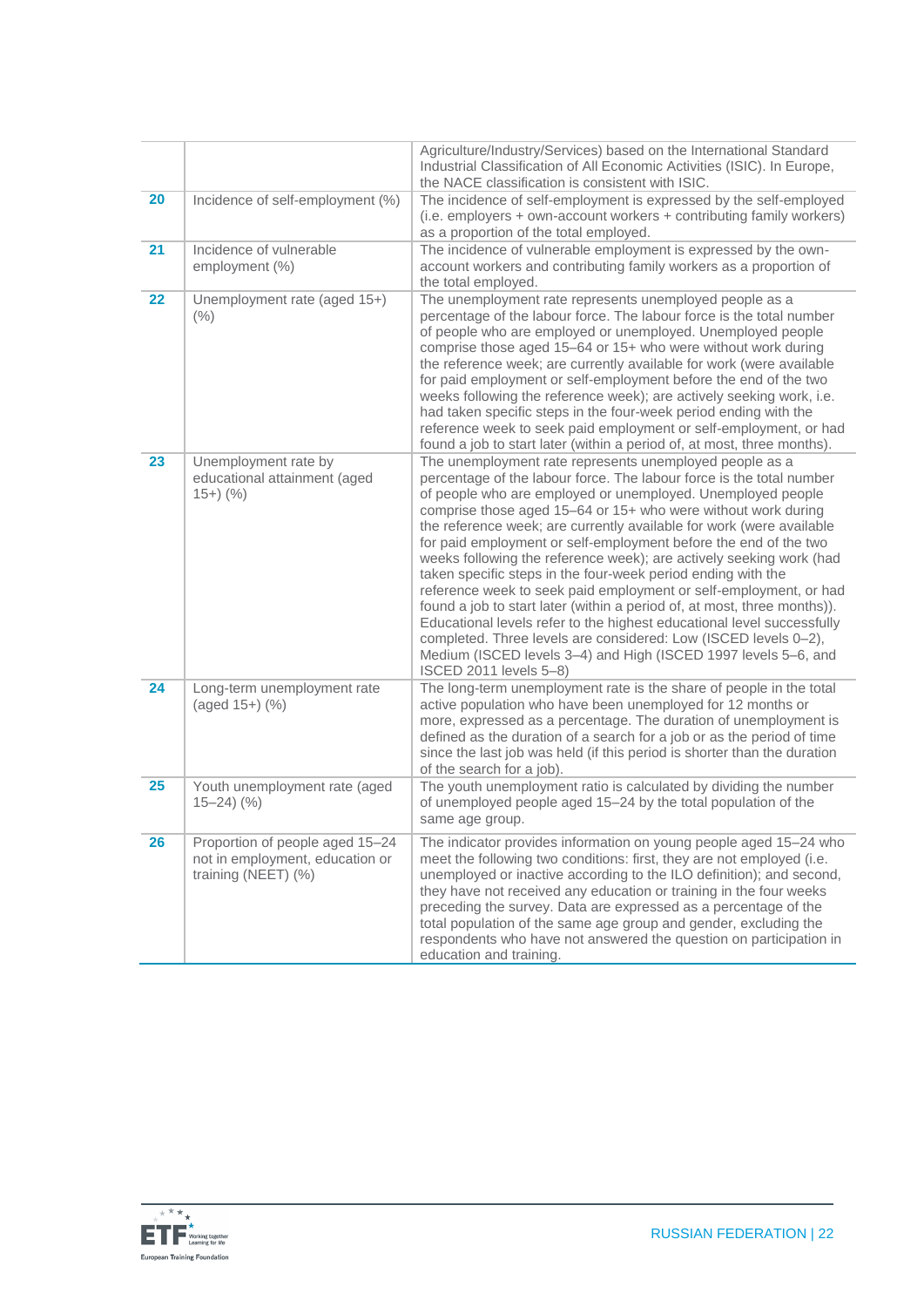# **REFERENCES**

- The strategy of spatial development of the Russian Federation for the period up to 2025 (approved by the order of the Government of the Russian Federation No. 207-r of 13.02.2019)
- The strategy of economic security of the Russian Federation for the period up to 2030 (approved by the Decree of the President of the Russian Federation on May 13, 2017 No. 208)
- Fundamentals of the state policy of regional development of the Russian Federation for the period up to 2025 (approved by the Decree of the President of the Russian Federation on January 16, 2017 No. 13)
- The main activities of the Government of the Russian Federation for the period up to 2024 (approved by the Chairman of the Government of the Russian Federation on 09/29/2018)
- Strategy of scientific and technological development of the Russian Federation (approved by the Decree of the President of the Russian Federation on 01.12.2016 No. 642)
- Healthcare development strategy in the Russian Federation for the period up to 2025 http://kremlin.ru/acts/news/60708
- 2016 Law No. 283-FZ 'On the Independent Assessment of Qualifications
- 2012 Federal Law No. 273 "On Education in the Russian Federation.
- State programme: "Education Development for 2018-2025".
- The Ministry of Education of the Russian Federation https://edu.gov.ru/en/
- Ministry of Science and Higher Education of the Russian Federation https://minobrnauki.gov.ru/
- National Council for Occupational Qualifications https://nspkrf.ru/
- Russia Economic Report. Russia's Economic Recovery Gathers Pace. Special Focus on Cost-Effective Safety Nets. World Bank Group. № 45. May 2021iv, 74 p. URL: https://openknowledge.worldbank.org/bitstream/handle/10986/35653/Russia-Economic-Report-Russia-s-Economic-Recovery-Gathers-Pace-Special-Focus-on-Cost-Effective-Safety-Nets.pdf?sequence=7
- Ministry of Economic Development of the Russian Federation. Forecast of the socio-economic development of the Russian Federation for 2021 and for the planning period of 2022 and 2023. 94 p. URL:
	- https://www.economy.gov.ru/material/file/956cde638e96c25da7d978fe3424ad87/Prognoz.pdf
- Bank of Russia. ECONOMY, No. 11 (59). Information and analytical commentary. 28 December 2020, 11 p. URL: https://cbr.ru/Collection/Collection/File/31807/EC\_2020-11\_e.pdf
- REPORT. Government of the Russian Federation. Federal Assembly of the Russian Federation on the implementation of state policy in the field of education: Moscow, 2020, 185 p. URL: http://static.government.ru/media/files/TqYc5WPreBUOgYaya15z5siRjBU6sdV0.pdf
- National Statistics of Russian education: https://rosstat.gov.ru/folder/13398#
- Federal State Statistics Service: https://rosstat.gov.ru/ (data before 2006): http://stat.edu.ru/
- Statistics on Higher Education (Ministry of Science and Higher Education): https://minobrnauki.gov.ru/action/stat/highed/
- Statistics on VET (Ministry of Education): https://edu.gov.ru/activity/statistics/prof\_edu
- Report of the Russian Federation VET system monitoring, 2020.URL: https://monitoring.miccedu.ru/iam/2020/\_spo/bulletin\_SPO\_RF\_2020.pdf
- Education in numbers: 2020: a short statistical collection / L. M. Gokhberg, O. K. Ozerova, E. V. Sautina, N. B. Shugal; Nat. Research University Higher School of Economics. - M .: NRU HSE, 2020. doi 10.17323/978-5-7598-2306-3
- URL: https://www.hse.ru/mirror/pubs/share/404878648.pdf
- Education indicators: 2020: statistical collection / N.V. Bondarenko, D.R. Borodin, L.M. Gokhberg and others; Nat. research University "High School of Economics". - M.: NRU HSE, 2020 .-- 496 p.
- URL: https://issek.hse.ru/mirror/pubs/share/352549981.pdf
- OECD (2020), Education at a Glance 2020: OECD Indicators, OECD Publishing, Paris, https://doi.org/10.1787/69096873-en.

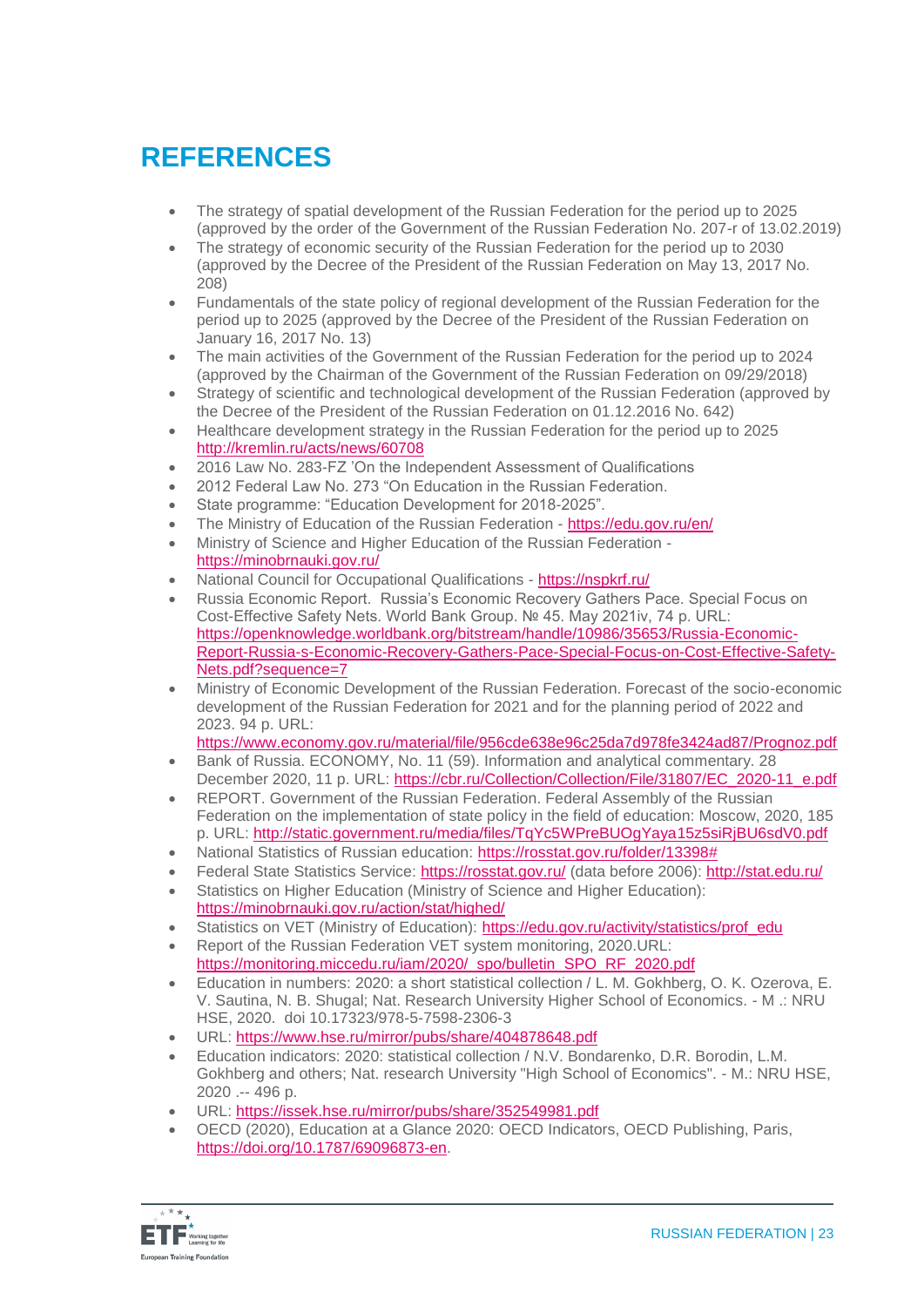• Labor force, employment and unemployment in Russia (based on the results of sample labor force surveys). 2020 Statistical collection / Rosstat. M., 2020.145 p. URL: https://rosstat.gov.ru/storage/mediabank/2EfrJGVJ/Rab\_sila\_2020.pdf

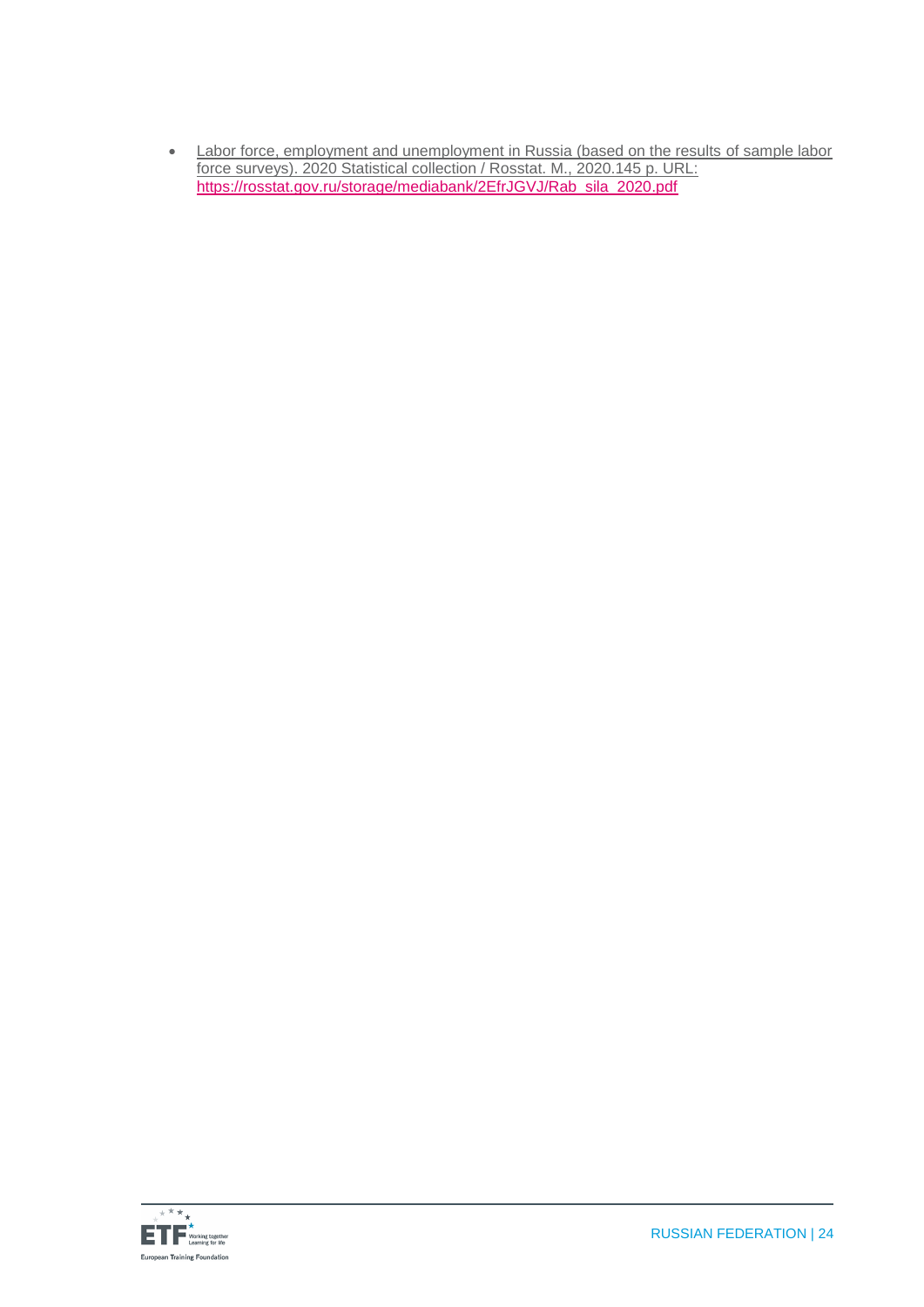# **LIST OF ACRONYMS**

| ALMP           | Active labour market policy                                |
|----------------|------------------------------------------------------------|
| <b>ETF</b>     | <b>European Training Foundation</b>                        |
| EU             | European Union                                             |
| <b>EURES</b>   | <b>European Employment Services Network</b>                |
| <b>GDP</b>     | Gross domestic product                                     |
| НE             | <b>Higher Education</b>                                    |
| <b>ILO</b>     | International Labour Organization                          |
| <b>ISCED</b>   | International Standard Classification of Education         |
| <b>LFS</b>     | Labour force survey                                        |
| <b>LMIS</b>    | Labour market information system                           |
| <b>NEDP</b>    | National Education Development Programme                   |
| NEET           | Not in employment, education and training                  |
| <b>NQA</b>     | <b>National Qualifications Authority</b>                   |
| <b>NQC</b>     | <b>National Qualification Council</b>                      |
| OECD           | Organisation for Economic Co-operation and Development     |
| <b>PISA</b>    | Programme for International Student Assessment             |
| <b>ROSSTAT</b> | Federal State Statistics Service of the Russian Federation |
| RF             | <b>Russian Federation</b>                                  |
| SVET           | Secondary vocational education and training                |
| <b>UNDP</b>    | United Nations Development Programme                       |
| <b>VET</b>     | Vocational education and training                          |
| <b>VTC</b>     | Vocational training centre                                 |
| <b>WB</b>      | <b>World Bank</b>                                          |
| <b>WBL</b>     | Work-based learning                                        |